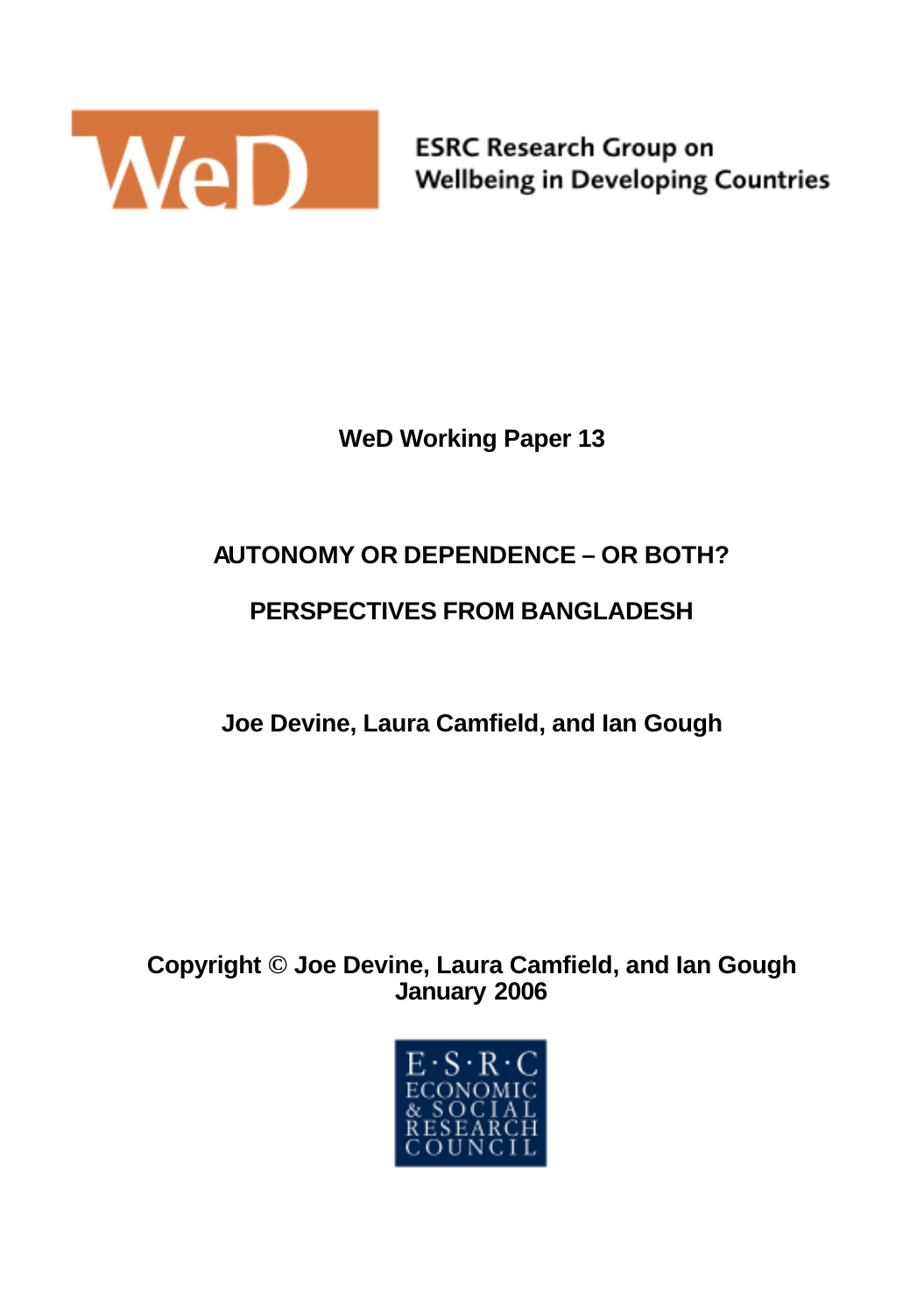## **WeD - Wellbeing in Developing Countries ESRC Research Group**

WeD is a multidisciplinary research group funded by the ESRC, dedicated to the study of poverty, inequality and the quality of life in poor countries. The research group is based at the University of Bath and draws on the knowledge and expertise from three different departments (Economics and International Development, Social and Policy Sciences and Psychology) as well as an extensive network of overseas contacts and specific partnerships with institutes in Bangladesh, Ethiopia, Peru and Thailand. The purpose of the research programme is to develop conceptual and methodological tools for investigating and understanding the social and cultural construction of well-being in specific countries.

### **Correspondence**

The Secretary Wellbeing in Developing Countries ESRC Research Group (WeD) 3 East 2.10 University of Bath Bath BA2 7AY, UK E-mail wed@bath.ac.uk www.welldev.org.uk Tel +44 (0) 1225 384514 Fax +44 (0) 1225 384848 A large print size version of this paper is available on request.

## **Working Paper Submission**

For enquiries concerning the submission of working papers please contact Ian Gough by email: i.r.gough@bath.ac.uk or by writing to the above address.

## **Acknowledgement**

The support of the Economic and Social Research Council (ESRC) is gratefully acknowledged. The work was part of the programme of the ESRC Research Group on Wellbeing in Developing Countries.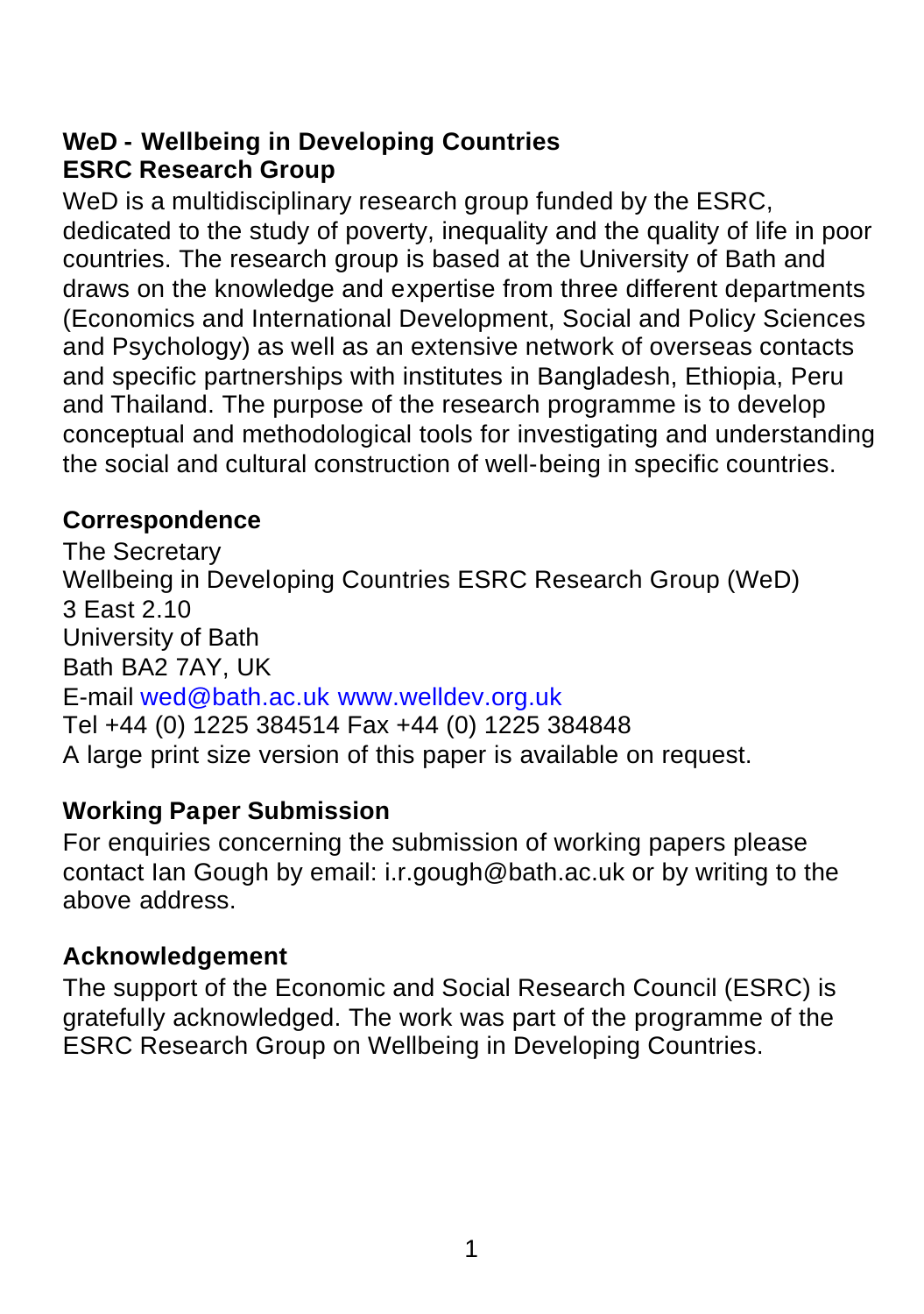#### **WeD Working Paper No13 AUTONOMY OR DEPENDENCE – OR BOTH? PERSPECTIVES FROM BANGLADESH ©Joe Devine, Laura Camfield, and Ian Gough**

#### **SUMMARY**

The idea of personal autonomy is central to many accounts of eudaimonic well-being. Yet it is often criticised as a Western concept celebrating individualism and independence over group obligations and interdependence or dependence. This paper rejects this view and argues that coherent accounts of autonomy must always recognize the interdependence of people in groups, and that autonomy can coexist with substantial relationships of dependence. It illustrates this drawing on evidence from Bangladesh, a poor country usually absent from crosscultural studies and one where personal relationships of hierarchy and dependence are endemic. Argument and evidence is presented showing the coexistence of personal autonomy and dependence, and the relationship between collective action and autonomy. We also address some of the specific problems encountered in researching autonomy in a social context where it is mainly expressed in relational forms. We conclude that autonomy can be directed toward both personal and social goals, and can be enacted individually, or by participation in groups. Autonomy is a universal psychological need but its expression is always contextual.

**Key Words:-** Autonomy, relationships, Banglades h, eudaimonic wellbeing, individualism and collectivism.

**Key Readings:-** Doyal, L. and Gough, I. 1991, A Theory of Human Need (MacMillan, Basingstoke).

Devine, J.: 2004, 'Change and the everyday politics of community based organisations', Paper presented at Membership Based Organizations of the Poor Workshop, Organized by Cornell-SEWA-WIEGO at Ahmedabad, India, Jan 2004. Camfield, L., Choudhury, K., and Devine, J.: 2006, 'Poor but Happy - an exploration of the cultural construction of happiness in Bangladesh', (Submitted to Journal for Happiness of Studies).

**Acknowledgements:-** We are grateful to Des Gasper, Severine Deneulin, Ed Deci, and an anonymous reviewer for insightful comments on earlier drafts. Thanks also to the leaders of the QoL research in Bangladesh (Kaneta Choudhury and Mohammed Tapan), and the Bangladesh Country team.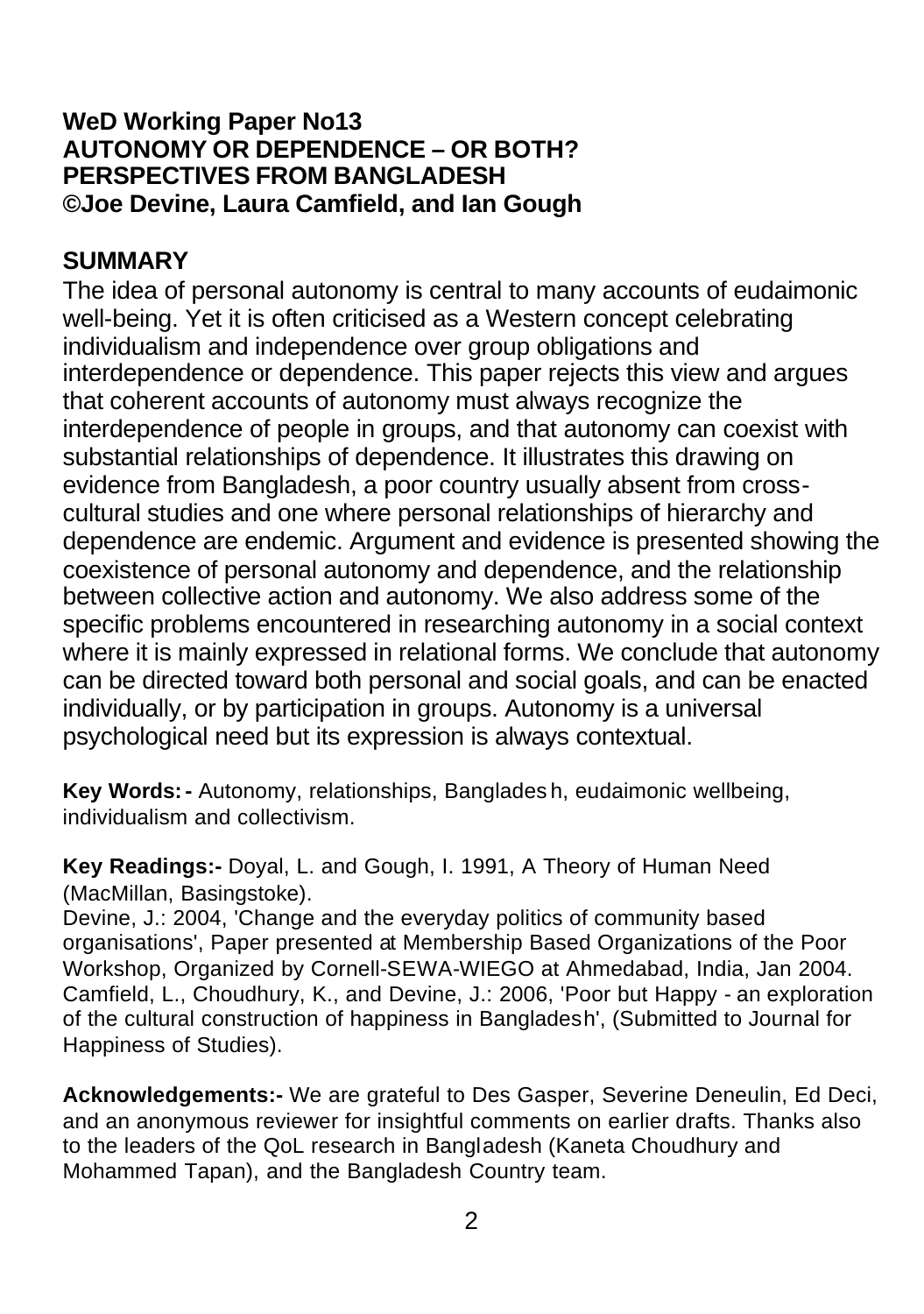The notion of autonomy features in many philosophical conceptions of wellbeing, though it goes under different names. Finnis (1980) includes 'practical reason' or 'authentic self-direction' as a basic human value; for Griffin (1996) 'agency' is a core prudential value; for Nussbaum (2000) 'practical reason' is a central human functioning capability; for Sen (2002) 'process freedom' is of equal importance to outcomes in evaluating wellbeing; for Doyal and Gough (1991) 'autonomy' is a basic human need, a universal precondition for any individual action in any culture.<sup>1</sup>

Autonomy is also central to those psychologists exploring eudaimonic conceptions of well-being, the subject of this Special Issue. Ryff (1989), providing a 'parsimonious summary' of the stream of writers on psychological well-being, contends that the notion of positive well-being comprises six dimensions, including 'autonomy', and the related notions of 'environmental mastery' and 'self-actualization'. Ryan and Deci (2000, 2001) go further and firmly distinguish eudaimonic well-being from hedonic wellbeing, the former comprising notions of meaningfulness and self-realization. Three universal psychological needs are identified for such psychological growth and integrity, one of which is autonomy - the evolved propensity to self-regulate one's actions, a propensity that is experientially associated with feeling integrated and acting with intention. One crucial feature of the distinction between eudaimonic and hedonic well-being is that 'from the eudaimonic perspective, subjective happiness cannot be equated with wellbeing' (Ryan and Deci, 2001, p.146). This parallels the arguments in Doyal and Gough and other writers on autonomy: to say that autonomy is a basic need, or a basic human value, or a basic psychological need is to say that human well-being cannot be entirely captured by notions of happiness, life satisfaction, or subjective well-being. It implies that a person can be happy but experience low levels of autonomy, and conversely that a highly autonomous person can be anxious, troubled, dissatisfied, unhappy. In order to better understand this interaction, the nature of autonomy must be explored and clarified and, just as important, its extent operationalised and measured.

One powerful challenge to its status comes from writers who argue that it is a Western concept with little applicability to the lives of people across much

 $1$  Alkire (2002, chapter 2) supplies an exhaustive account and insightful interpretation of Finnis, Griffin, Sen, and other philosophical writers on wellbeing).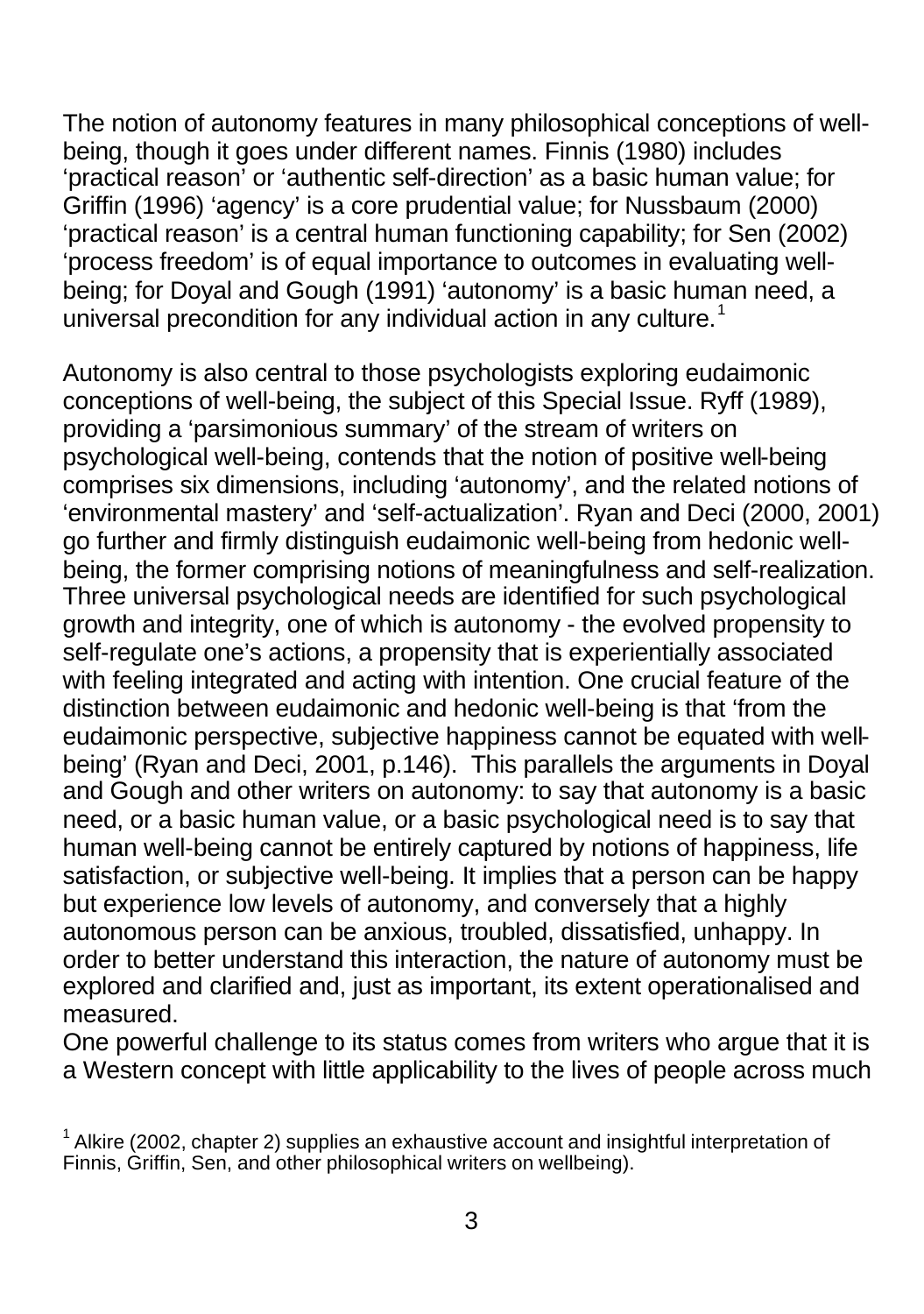of the world. The fact that all of the above approaches derive from Western intellectual traditions underpins challenges that question its coherence and suitability as a concept for understanding well-being in developing countries. It is claimed *inter alia* that the notion fails to capture the cultural specificity of these settings and rests on an assumption about independent man (sic) that sits awkwardly with the reality of life in many societies (Christopher, 1999). In particular, more collectivist societies and cultures are claimed to value interdependence or even dependence and pursue group obligations rather than individual autonomy (Diener and Suh, 2000; Rozin, 1999; Uchida et al., 2004).

The purpose of this article is to address this issue and to set these arguments alongside evidence from Bangladesh, one of the poorest countries in the world<sup>2</sup>. It draws on research ideas and findings from the ESRC Research Group on *Well-being in Developing Countries (*We*D)* at the University of Bath, and is the outcome of an ongoing debate within the group<sup>3</sup>. We draw mainly on primary data collected for the Quality of Life (QoL) component of the WeD research. This is supplemented with secondary data and analysis that have emerged from ongoing research into a collective action group in Bangladesh (Devine 2002, 2004). The QoL component entailed three distinct phases. In the first phase, the primary aim was to identify key categories and components of quality of life for different individuals in different locations. The second phase was conceptual in nature and sought to reflect on the findings of the first phase. In the third phase, a specific measure of QoL was developed by WeD researchers and applied in all the research sites<sup>4</sup>.

During the first phase of the QoL work in Bangladesh, a variety of research tools were deployed including semi-structured interviews ( $n = 73$ ), focus

 $^{\rm 2}$ The choice of a South Asian country like Bangladesh is interesting in its own right as the majority of comparative studies on autonomy are between the USA, and the supposedly collectivist societies of Japan, Hong Kong, China, or Korea (Oyserman et al 2002, Uchida et al 2004).

 $3$  See  $\frac{\text{www.welldev.org.uk}}{\text{two.welldev.org.uk}}$  for more details of the Wellbeing in Developing Countries (WeD) research program.

<sup>4</sup> WeD carries out research in four countries: Bangladesh, Ethiopia, Peru and Thailand. While different countries adopted different methods in of exploring and defining quality of life (QoL), the QoL instrument developed from this data was administered in all the sites.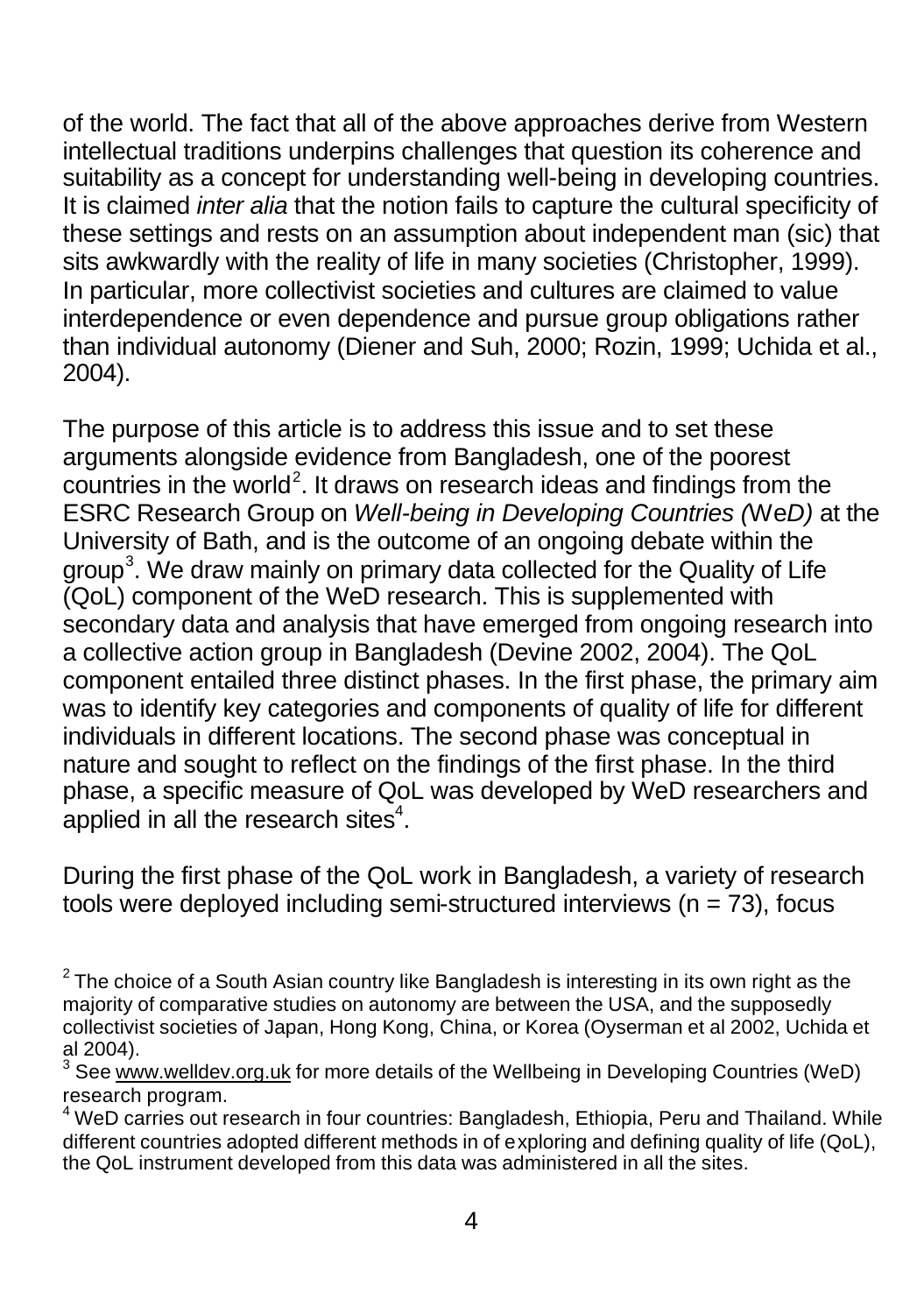group discussion ( $n = 240$ ), the Person Generated Index ( $n = 42$ ) (Ruta et al, 2004), and a Global Happiness Question ( $n = 73$ ). The research for phase one took place over a period of one year (January to December 2004) and was developed in iteration with findings emerging from other aspects of the overall WeD research program<sup>5</sup>. The main criteria used to select respondents and participants for the QoL research were gender, age, rural and urban residence, religious affiliation, and economic differences. The data used specifically in this article relate to two broad areas of enquiry of the first phase:

- An exploration of the goals, values, motivations, and future aspirations of young urban Bangladeshi women (Choudhury, 2006), supplemented by responses to the semi-structured interview schedule by a sample of urban Bangladeshi women aged 20 to 65.
- People's responses to interview and focus group questions about characteristics of households and individuals living well or living badly; individual experiences of happiness and unhappiness; individual hopes and fears; and finally, people's views on what constitutes an ideal village or community (Camfield et al., 2006).

The article proceeds in the following stages. First, the opposition between autonomy and interdependence is set out, focusing on theories of universal basic needs as well as critiques and alternative propositions derived mainly from literature on South Asia. The next three sections develop the counterargument, supported with evidence from prior studies and from our fieldwork in Bangladesh. Section two develops our central argument that the antinomy between autonomy and interdependence is a false one. Drawing on approaches to basic needs and psychological needs, and on arguments and evidence from South Asia, we develop the idea that autonomy can only be realised though interdependence, and show that people can value both autonomy and dependence. The third section argues that an environmentally contextual notion of autonomy requires, and is best

<sup>5</sup>WeD research involves a number of survey type instruments as well as more processorientated work. During the initial phase of the QoL research, researchers were also consolidating community profiles for each of the research sites, administering a Resources and Needs Questionnaire, and collecting data through observation and other participatory techniques. One of the characteristics of the WeD program is that the research components are not treated as stand-alone projects, but are considered interdependent and mutually reinforcing.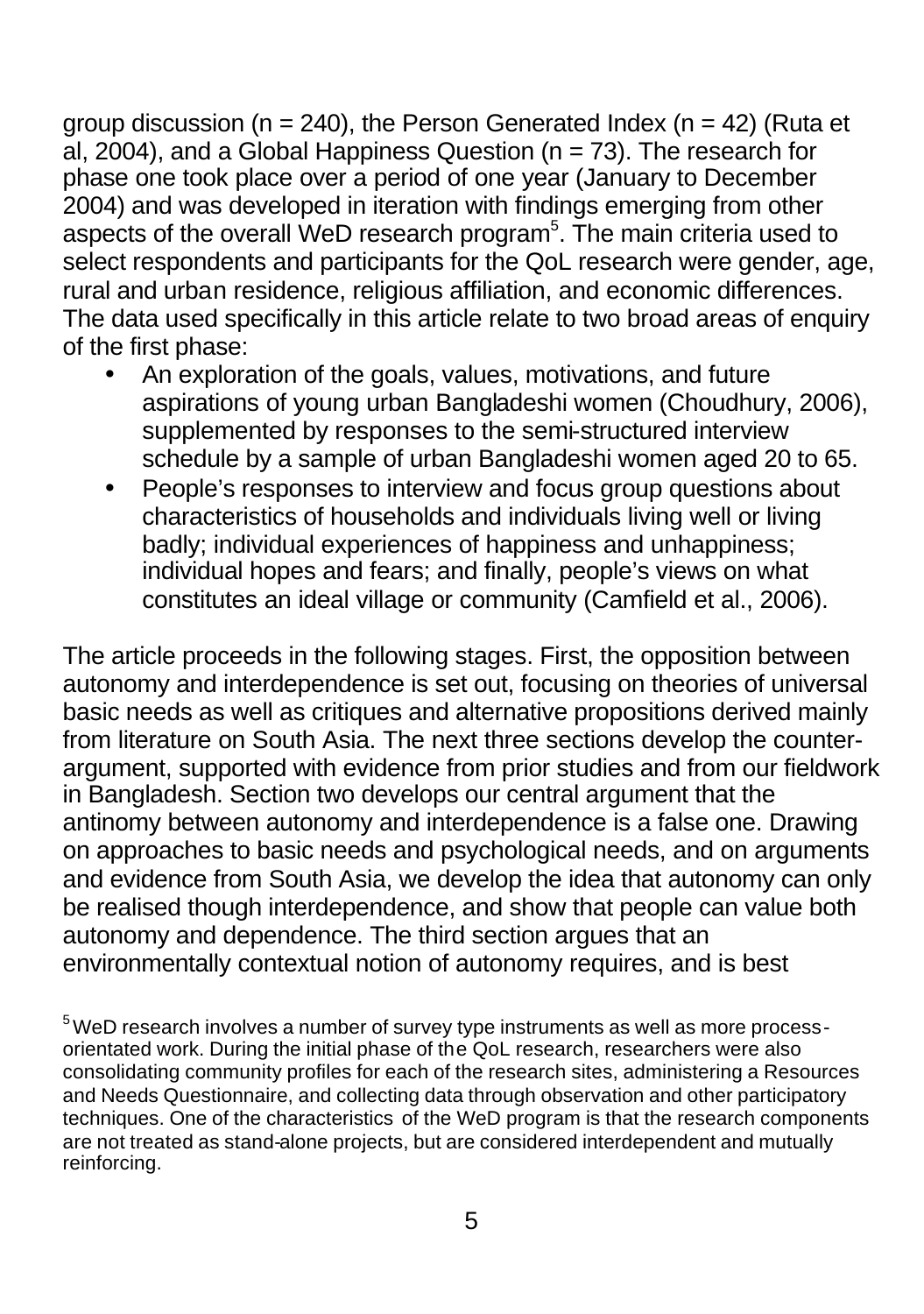evaluated across, different domains of life. In the fourth section we consider the role of collective action in enhancing the autonomy of individuals. The final section concludes by confirming that autonomy is a universal goal, but is to be conceived and appraised as multiple situated autonomies. In poor, collectivist societies such as Bangladesh it is frequently expressed and achieved through significant horizontal and vertical relationships. The need is to move beyond the sterile autonomy-interdependence opposition to explore the choice of alternative goals and of intentional actions to achieve them within specific contexts.

## **Autonomy, Interdependence, and Needs**

We begin with the analysis of autonomy presented by one of us in *A Theory of Human Need* (Doyal and Gough 1991, henceforth THN). At the most basic level, autonomy (deriving from the Greek 'self' + 'rule') refers to "the ability to make informed choices about what should be done and how to go about doing it. This entails being able to formulate aims and beliefs about how to achieve them, along with the ability to evaluate the success of those beliefs in the light of empirical evidence" (THN, p. 53). This minimal level of autonomy is labelled 'autonomy of agency'. It begins to develop within children at an early age and is possessed to some degree by all humans.

THN (p. 63) goes on to present a more detailed list of components. Generally speaking, the existence of even minimal levels of autonomy will entail the following:

a) that actors have the intellectual capacity to formulate aims and beliefs common to their form of life;

b) that actors have enough confidence to want to act and thus to participate in some form of social life;

c) that actors actually do act by seeking to achieve their aims and beliefs ;

d) that actors perceive their actions as having been done by them and not by someone else;

e) that actors are able to understand the empirical constraints on the success of their actions;

f) that actors are capable of taking responsibility for what they do.

THN also argues that autonomy of agency will be impaired if three conditions pertain: firstly, if people lack sufficient understanding of their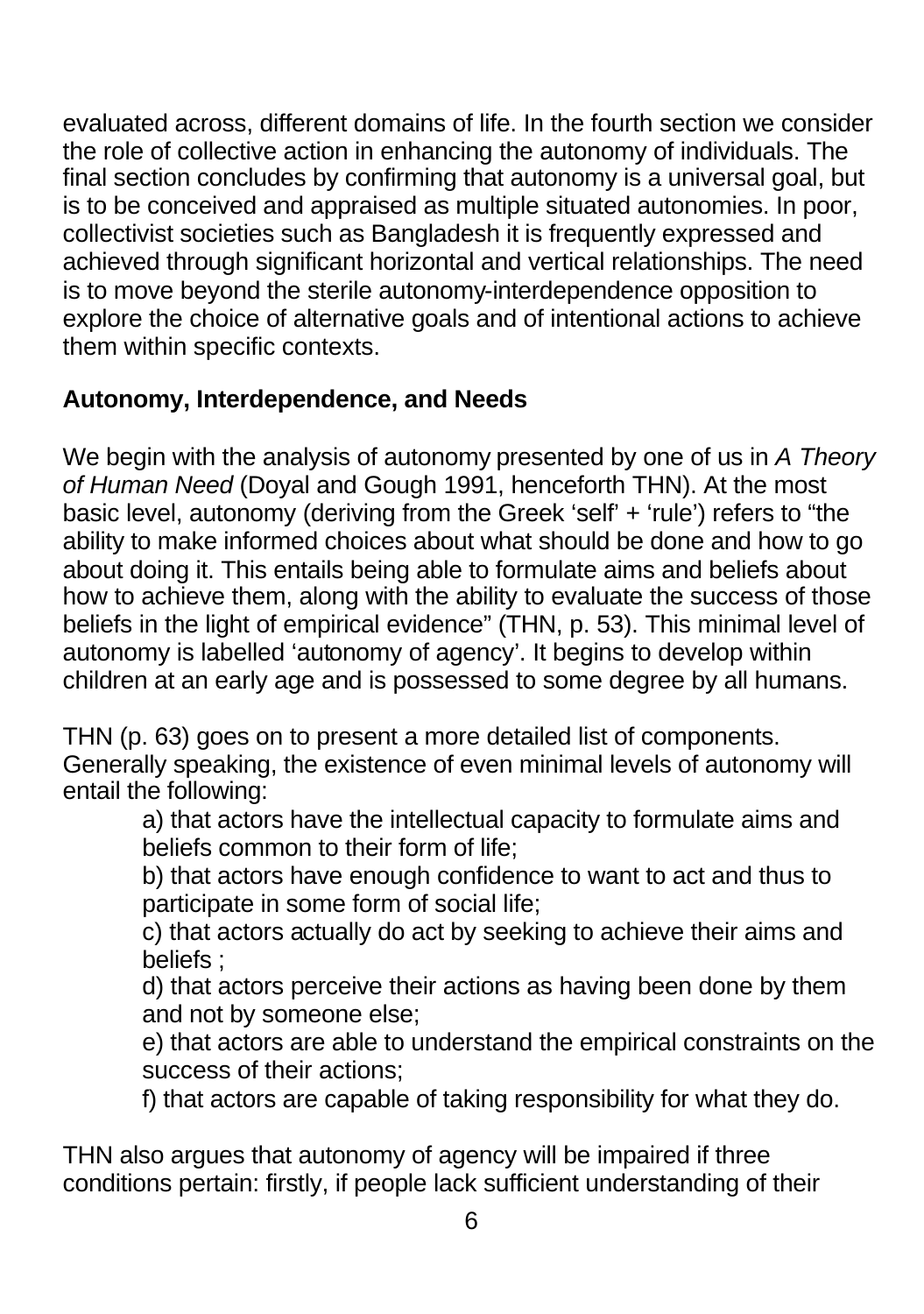culture and its expectations; secondly, if they lack the psychological capacity to formulate opinions, as in the case of severe mental illness; and thirdly, if their opportunities to participate in significant social activities are blocked. At this abstract level everyone, except those in long-term coma and with advanced degenerative conditions such as Alzheimer's, possess some degree of autonomy. But differences of degree can be established according to how far these six characteristics are present and how far the three preconditions are absent. This account is broadly in line with other accounts of autonomy in the philosophical and related literatures, such as those listed above. For example, Sen (2002) defines agency as the ability of persons to act on behalf of goals that matter to them (see Robeyns 2003).

However, THN goes on to recognize a higher-order level of autonomy, labelled *critical autonomy*. "Critical autonomy entails the capacity to compare cultural rules, to reflect upon the rules of one's own culture, to work with others to change them and, *in extremis*, to move to another culture" (THN, p. 187). Compared with autonomy of agency, critical autonomy entails some questioning of normally taken-for-granted rules, habits and practices – a person's habitus, in Bourdieu's terms (1977). This draws on Dworkin, who distinguishes between autonomy as "a secondorder capacity of persons to reflect critically upon their first-order preferences, desires, wishes, and so forth" and "the capacity to accept or attempt to change these in light of higher-order preferences and values" (Dworkin, 1988, p. 20).<sup>6</sup>

Such concepts of autonomy have been described as encapsulating a dominant Western conception of 'the person' (Geertz, 1984), as a product of Western individualism (Markus and Kitayama, 1991), and as inscribing a Western normative conception of the good (Christopher, 1999). According to some scholars these biases limit the applicability of the notion of autonomy to other cultures. This is especially so in South Asia where hierarchical and collectivist values appear to be stronger, and where 'adherence to controlling pressures' is associated with greater satisfaction

 $6$ THN's distinction between autonomy of agency, which is often 'critical', and critical autonomy proper, which requires political freedom, now seems too static. Empowerment often comes through struggle and the process of struggle in unfree societies can expand critical autonomy in major ways. Indeed, apathy in formally free societies can constrict it. In practice critical autonomy as defined above can occur in unfree societies.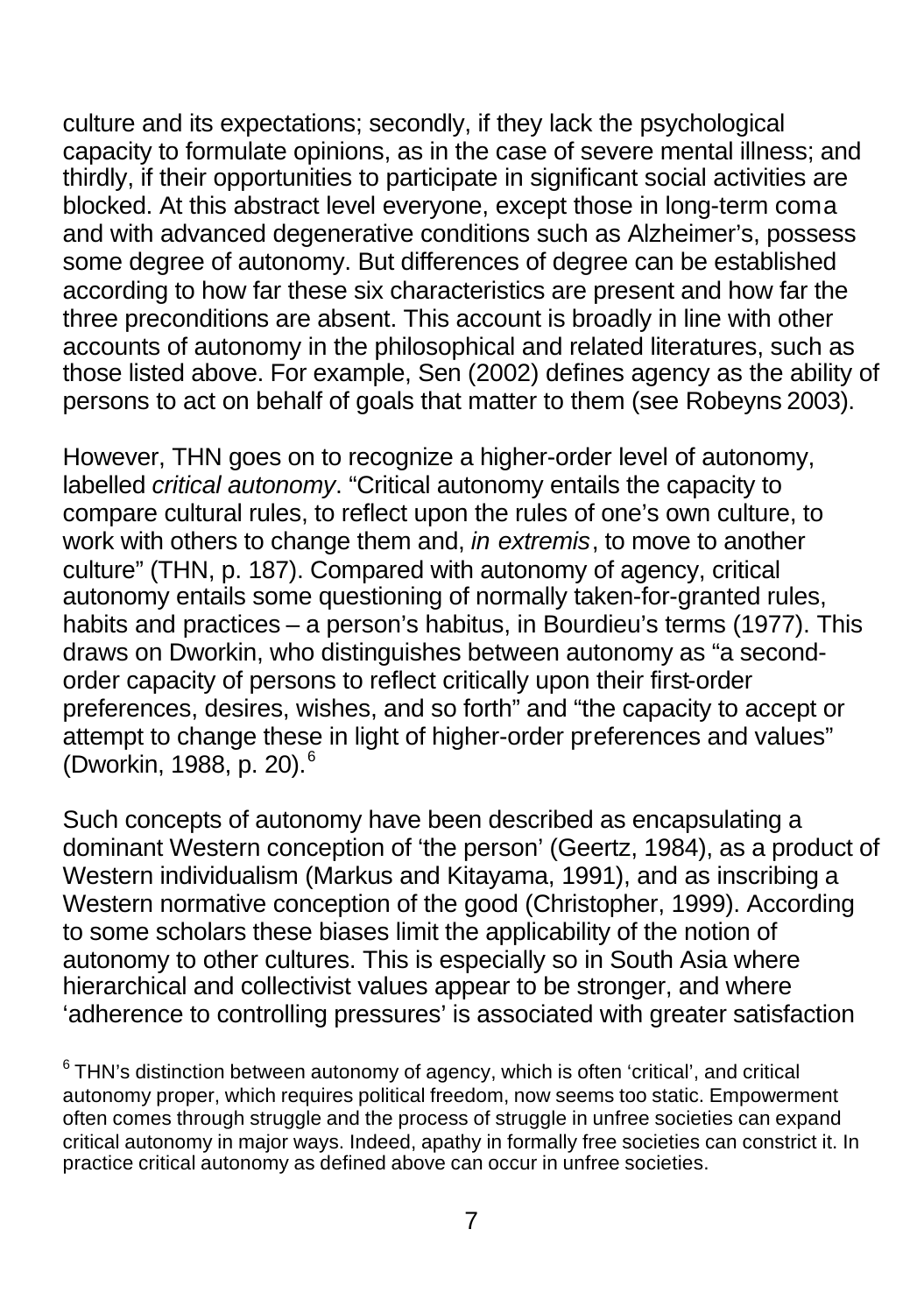and adaptive outcomes than the 'absence of all exogenous influences' (Miller, 1997 in Chirkov et al., 2003). This line of reasoning has been pursued in discussions of Bangladesh. For example, Wilce (1998) argues that autonomy is not an ideal goal that people value and strive after. Instead people are far more aware of and concerned about the effectiveness of their interpersonal, intergenerational, and inter-group relations because these represent the crucial locus of power and identity and pervade the entire gamut of life activities. Crucially for the argument presented here many of these relations are underpinned by values of deference and hierarchy, and often foster subservient behaviour. This raises the important but as yet unexplored question about the extent to which levels of constraint or coercion in particular cultural contexts (and this does not only apply to socalled collectivist cultures) impinge on the way people endorse or enact the need for autonomy (Madhok 2005). In her analysis of gender relations in Bangladesh (undoubtedly a specific context where the level of constraint is marked), White (1992) proposes that the notion of 'centrality' may be a more appropriate idiom than autonomy to understand the way people conceive of and strategize around their needs. Unlike autonomy, the notion of centrality gives analytical priority to people's inter-relational milieu, and assumes that people - and indeed life - are fundamentally defined in relationships. From this perspective, autonomy can even be seen to characterize a bereft condition in which the opportunity for meaningful participation in life is thwarted (Devine, 2004).

The argument that we should privilege more the inter-relational and interdependent milieu in contexts like South Asia recalls an older debate highlighted in Dumont's notion of *homo hierarchicus*, in which the self is regarded as part of a fixed hierarchical order and not as an impermeable person with individual needs. The oft-quoted statement of Dumont puts the case succinctly:

To say that the world of caste is a world of relations is to say that the particular caste and the particular man have no substance: they exist empirically, but they have no reality in thought, no being…at the risk of being crude…on the level of life in the world the individual *is* not (Dumont, 1970, p. 272, emphasis in original)

Dumont's assertion is also a classic central reference point for a wider debate about what of human nature and experience is universal and what is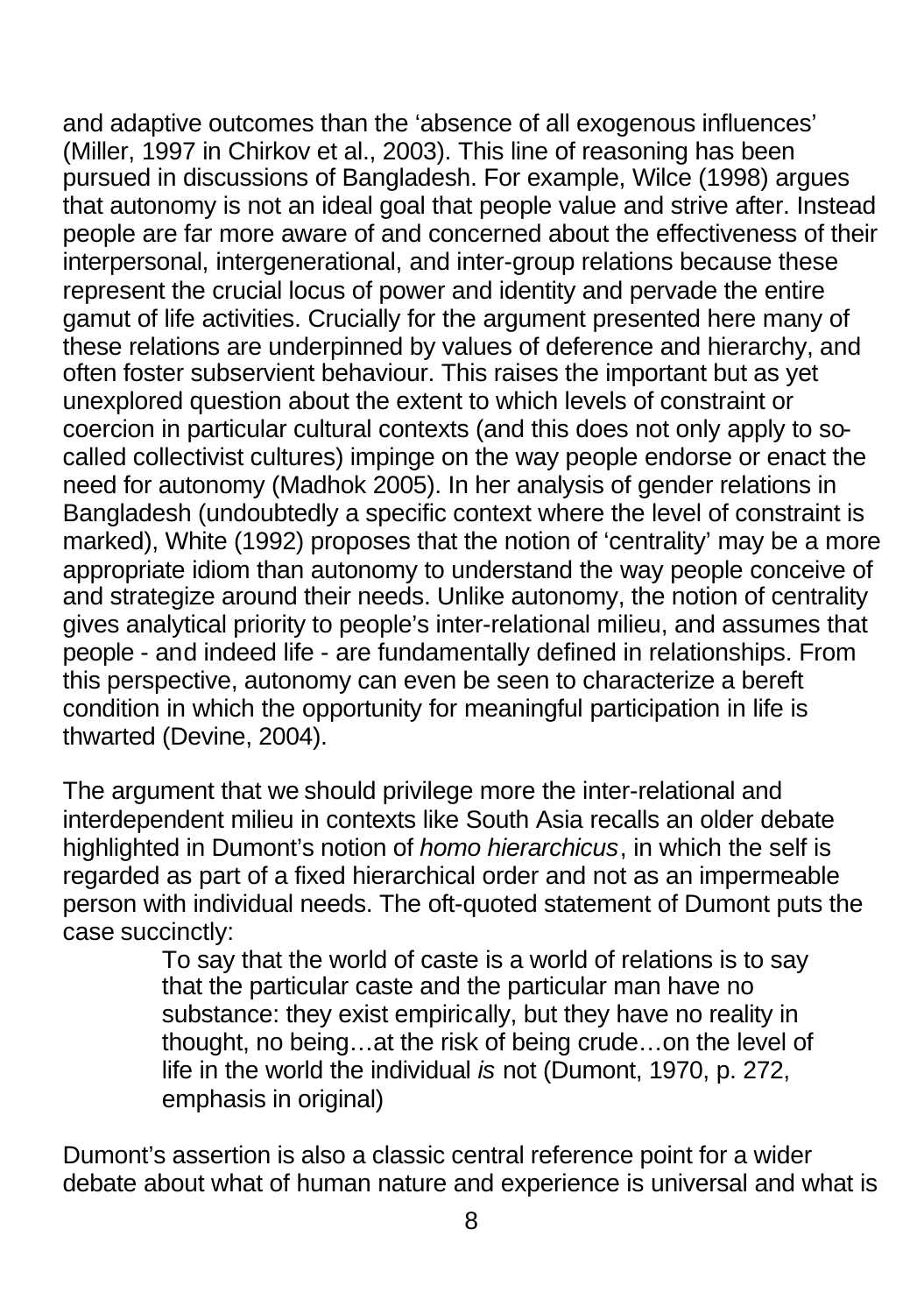culturally specific.<sup>7</sup> In examining the expression of self in other cultures, some scholars have raised concerns about the notion of the individual understood as an autonomous and bounded self (Ewing, 1990; Geertz, 1984; Marriot, 1976) and explained "in terms of either shared *biological* or *psychological* processes of the organism" (Murray, 1993, p. 6, emphasis in original). This conception of self is strongly associated with Western philosophical and theological traditions that prioritize an essentialised and individualist notion of person (Markus and Kitayama, 1991). In the alternative Dumontian perspective, individuals are subsumed in the social whole - hierarchically embedded as opposed to autonomous actors, sociocentred beings as opposed to ego-centred ones (Shweder and Bourne, 1984). The basis for behaviour, action, and aspiration therefore arises from the position one holds in the social order, which not surprisingly is manipulated to ultimately serve the interests of super-ordinates. While there is much to criticize in ideas associated with *homo hierarchicus*, there is no denying that in contexts like Bangladesh 'knowing one's position in the social order' is foundational to being and doing. Self therefore is socially constructed and "can be conceived of as an unequally distributed privilege rather than as a biological given" (Wilce, 1998, p. 40).

Thus at some level, we seem to be confronted with an irreconcilable opposition between Western notions of and moral claims for autonomy as a universal human need, and non-Western ideas and endorsements of interdependence or even dependence. In the next section we address these ideas further and explore in some detail the possibility of a synthesis.

#### **Reconciling Human Autonomy and Interdependence**

Immanuel Kant, who first coined the word autonomy, also coined its opposite 'heteronomy' (derived from the Greek 'another' + 'rule') (Kant, 1948 [1785]). This referred to situations where moral imperatives either come from without (in the form of a deity, the state, or other people) or from contingent drives or personal delusions (Honderich, 2005; Lindley, 1986). The re-introduction of the notion of heteronomy offers an important

 $7$  Dumont's assertion that the 'individual' self does not exist is germane to our discussion because of the proposition that autonomy is a universal human need (Doyal and Gough 1991).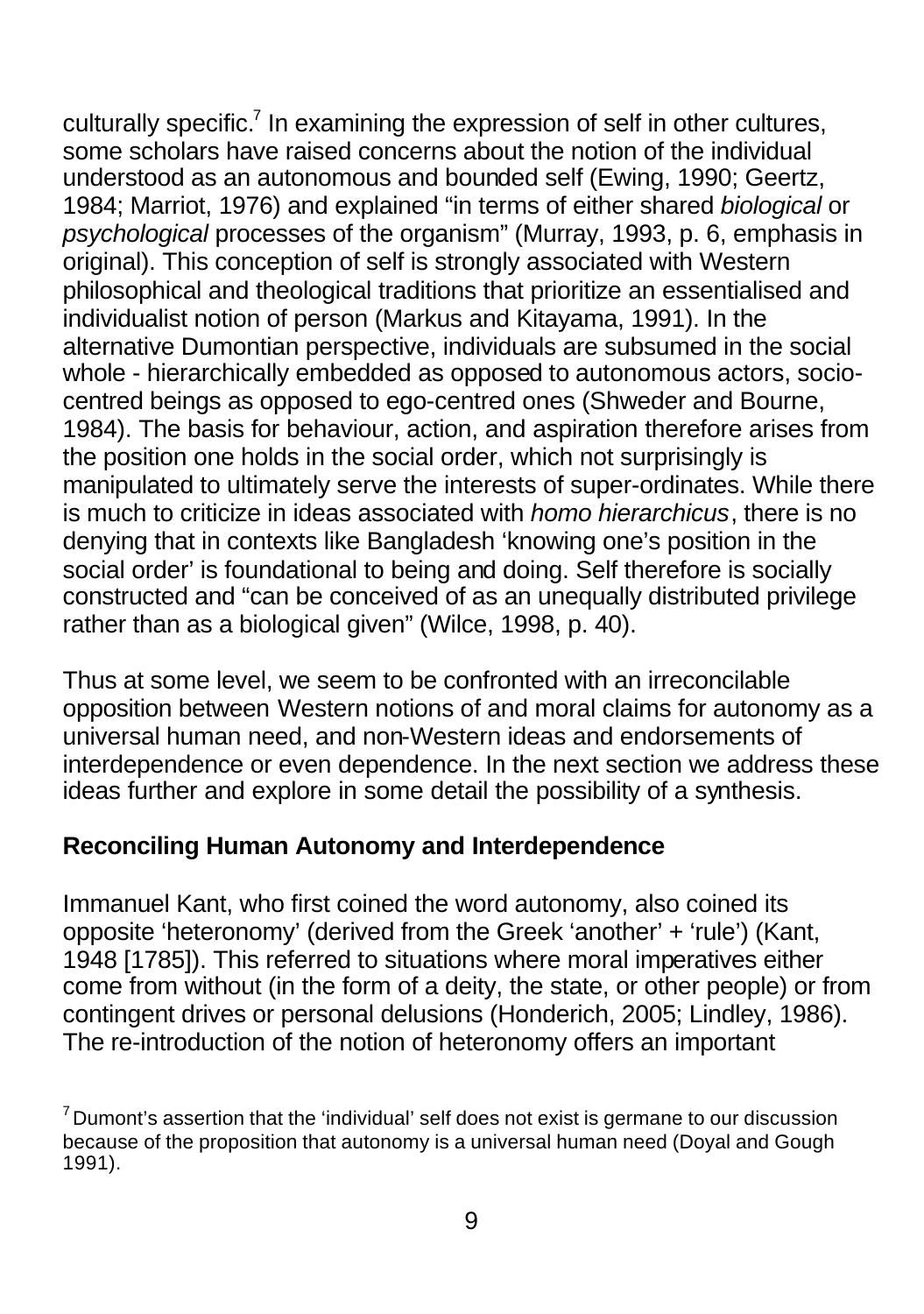corrective that helps structure our subsequent discussion. While it is true that some interpretations of autonomy do seem to equate autonomy with radical independence and self-sufficiency, $8$  for most writers such an interpretation of autonomy cannot be sustained. It is therefore erroneous to equate autonomy with radical independence or individualism.

The argument that autonomy implies a degree of dependence on other actors and external environments is made clearly in THN. To quote it at length:

The individualist interpretation divorces the actor from the social environment within which their personal identity evolves. All individuals discover who they are through learning what they can and cannot do. Individual action is social to the extent that it must be learned from and reinforced by others. Actors are socialised into following rules - expressions of collectively held and enforced aims and beliefs. These range from the obviously public (e.g., how to exchange one set of goods for another) to those which seem essentially private (e.g., bathing, toilet etiquette). Such rules constitute the parameters of our sense of self and of others - our individual vision of what (formally) is and is not privately and publicly possible. Thus the autonomy necessary for successful action is not compromised by the necessity to follow rules – quite the opposite. It is precisely the normative constraints of our social environment which make the specific choice to do x rather than y a real possibility (THN, p. 77).

However, the argument that autonomy is constituted relationally and contextually is not an endorsement of the kind of cultural determinism suggested in Geertz's contention that "the shapes of knowledge are always ineluctably local, indivisible from their instruments and their encasements" (Geertz, 1984, p. 4). Rather it endorses a structuration approach, which highlights the essentially recursive character of social life (Archer, 1988; Giddens, 1984). In other words, without individual capacity for action there can be no social structure, and without social structure there can be no individual capacity for action. It is for this reason that individual autonomy

 $8$  Wolff, for example, appears to associate autonomy with independence: "the autonomous man, insofar as he is autonomous, is not subject to the will of another" (Wolff 1970: 14).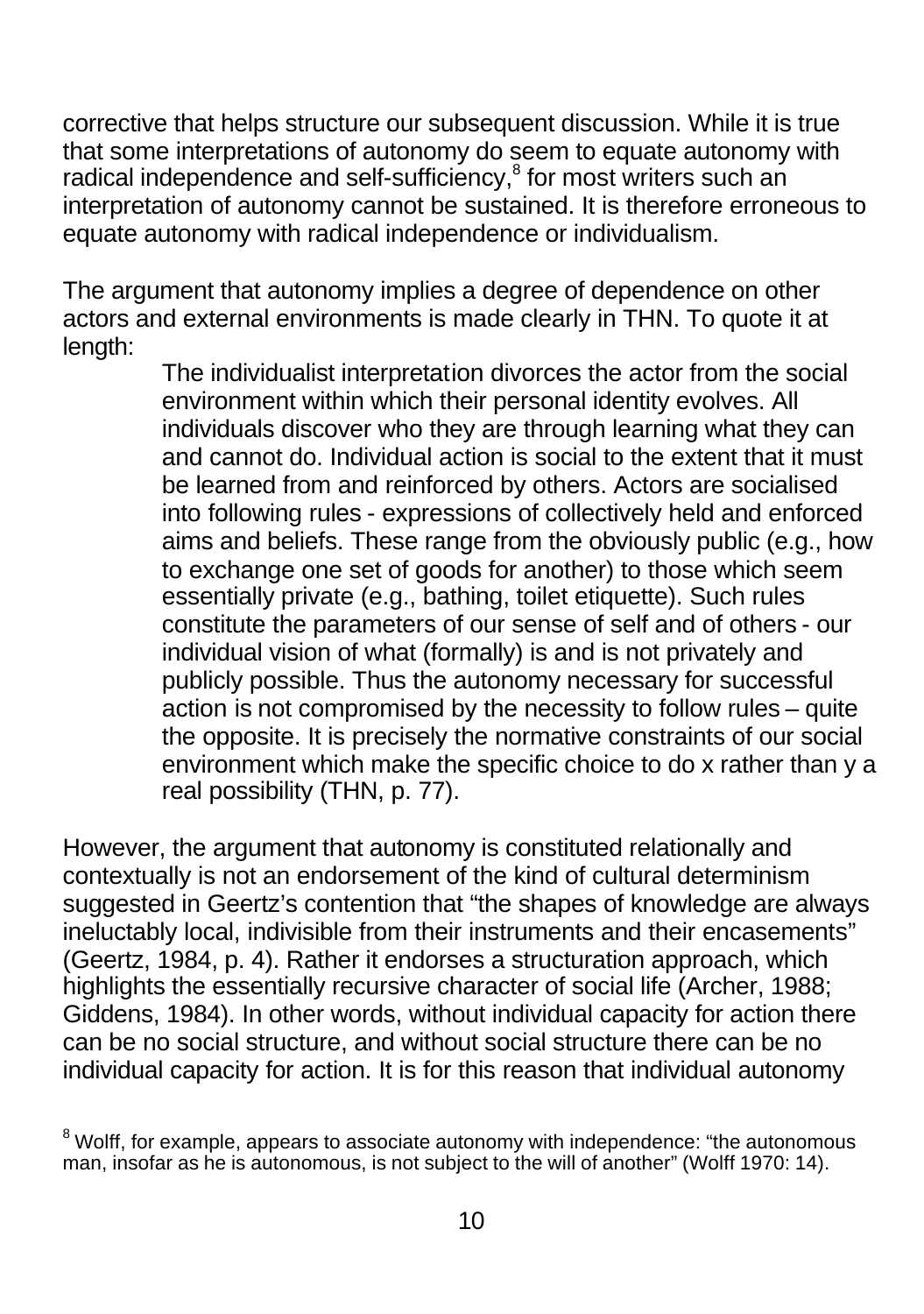must always be achieved in an institutional context, and this assumes interdependence. Any concept of autonomy, which does not begin from this ontological fact, is worthless.

Chirkov et al. (2003) offered another perspective that is relevant to this discussion in their examination of the relative autonomy of cultural practices in South Korea, Russia, Turkey, and the United States. Working within the framework of Self Determination Theory (Ryan and Deci, 2000), they oppose autonomy and heteronomy, as well as independence and dependence, arguing that these two dimensions are orthogonal. Autonomy is defined in a more experiential way, as "when [a person's] behaviour is experienced as willingly enacted and when he or she fully endorses the actions ... and/or the values expressed by them" (Chirkov et al., 2003, p. 98, after Deci and Ryan, 1985). This allows them to bring autonomy and dependence together in a synergistic manner. Thus, they argue that in certain circumstances "one can be autonomously dependent on another, willingly rely on his or her care, particularly if the other is perceived as supportive and responsive" (Chirkov et al., p. 98). They distinguish various motives for action, which lie along a continuum of relative autonomy, using four major categories that are drawn from Deci and Ryan:

- *External regulation*, where a person acts only to obtain external rewards or to escape punishment
- *Introjected regulation*, where a person acts to experience approval by self or others, or to avoid feelings of quilt or self-disparagement
- *Identified regulation*, where a person consciously endorses a given behaviour or value as having personal significance and importance
- *Integrated regulation*, where the behaviour or value is integrated into everyday life and coordinated with one's other identifications.

The distinctions implied in these categories are useful for our discussion because they implicitly acknowledge that in specific circumstances different people will exercise different degrees of autonomy. In turn this reinforces the need for more empirical investigation. Thus, in the Chirkov et al. study, undertaken on university students in four different countries (Korea, Russia, Turkey, and the US), participants were asked to register their agreement or disagreement with a variety of statements. The study found that participants rated their countries differently as predicted along individualistic-collectivistic and horizontal-vertical dimensions. However, they also varied considerably in the degree to which they internalised these ambient orientations. Thus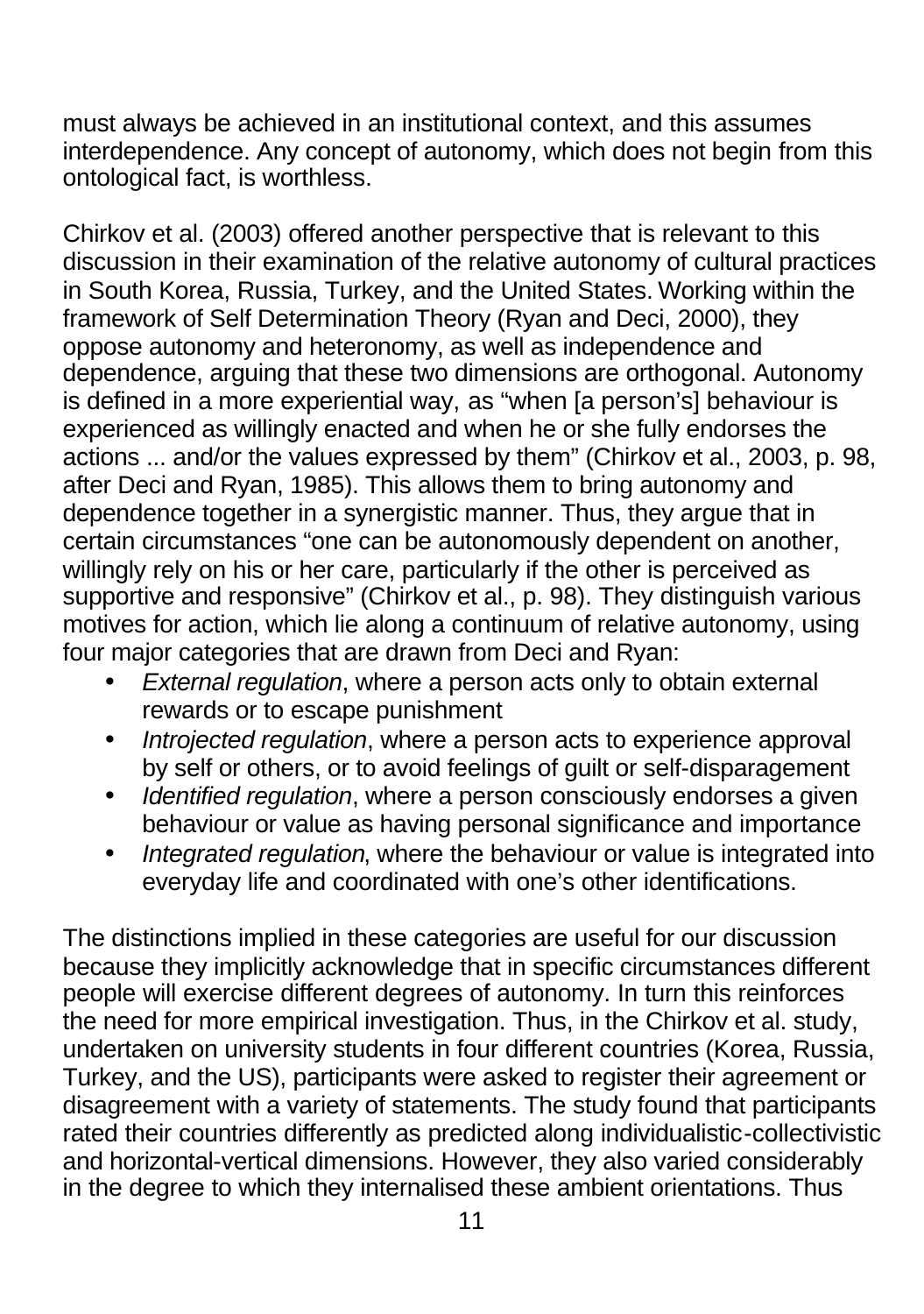people articulated a desire for authenticity within so-called collectivist cultures (suggesting the possibility of autonomy), and heteronomous desires within individualist cultures.<sup>9</sup>

The Self Determination Theory framework therefore offers important insights that are relevant to our argument here. First, it explicitly differentiates independence and individualism from autonomy. Second, it acknowledges the possibility that people can be autonomously interdependent (as the first point implies). In the context of South Asia, we can find much evidence that the synthesis of autonomy and interdependence is possible. In one review, Appadurai (1986) examines the contribution of three different authors who demonstrate in different ways how people - often through struggle and collective action – create a more positive conception of self for themselves. This conception then becomes a stronger basis upon which to exercise autonomous action. Thus one of the books reviewed (Khare, 1984), explores the way Untouchable communities in Lucknow use their social dependence to construct a coherent voice that facilitates autonomous action. In contrast to the Dumontian *homo hierarchicus* that privileges an underlying and foundational ideology of hierarchy, unity, and karma, the Untouchables of Lucknow construct and build upon an ideology that Khare identifies as 'equalitarian' and 'individualistic'. Admittedly the conception of the individual used here is different from that assumed in Western traditions.<sup>10</sup> but it enables the Untouchables to establish and achieve defined goals in a more autonomous way. In this process, they effectively convert their social dependence into a radical political resource that not only becomes an ideological critique of their present situation, but also allows the

 $9$  Chirkov et al's findings (2003), however, may relate more to the problematic nature of the binary distinction between individualism and collectivism. For further details see Oyserman et al (2002) and Matsumoto (1999).

<sup>10&</sup>lt;br><sup>10</sup> To summarize Khare's argument, his conception of an individual has a more spiritual or transcendental sens e. At this level, all individuals are equal. This sense of individual contrasts with the figure of the 'caste person' that is pivotal to the ruthless hierarchical world depicted by Dumont and others. The transcendental self becomes a cultural ideological construct that offers the Untouchables strategic opportunities for social redress in their everyday lives.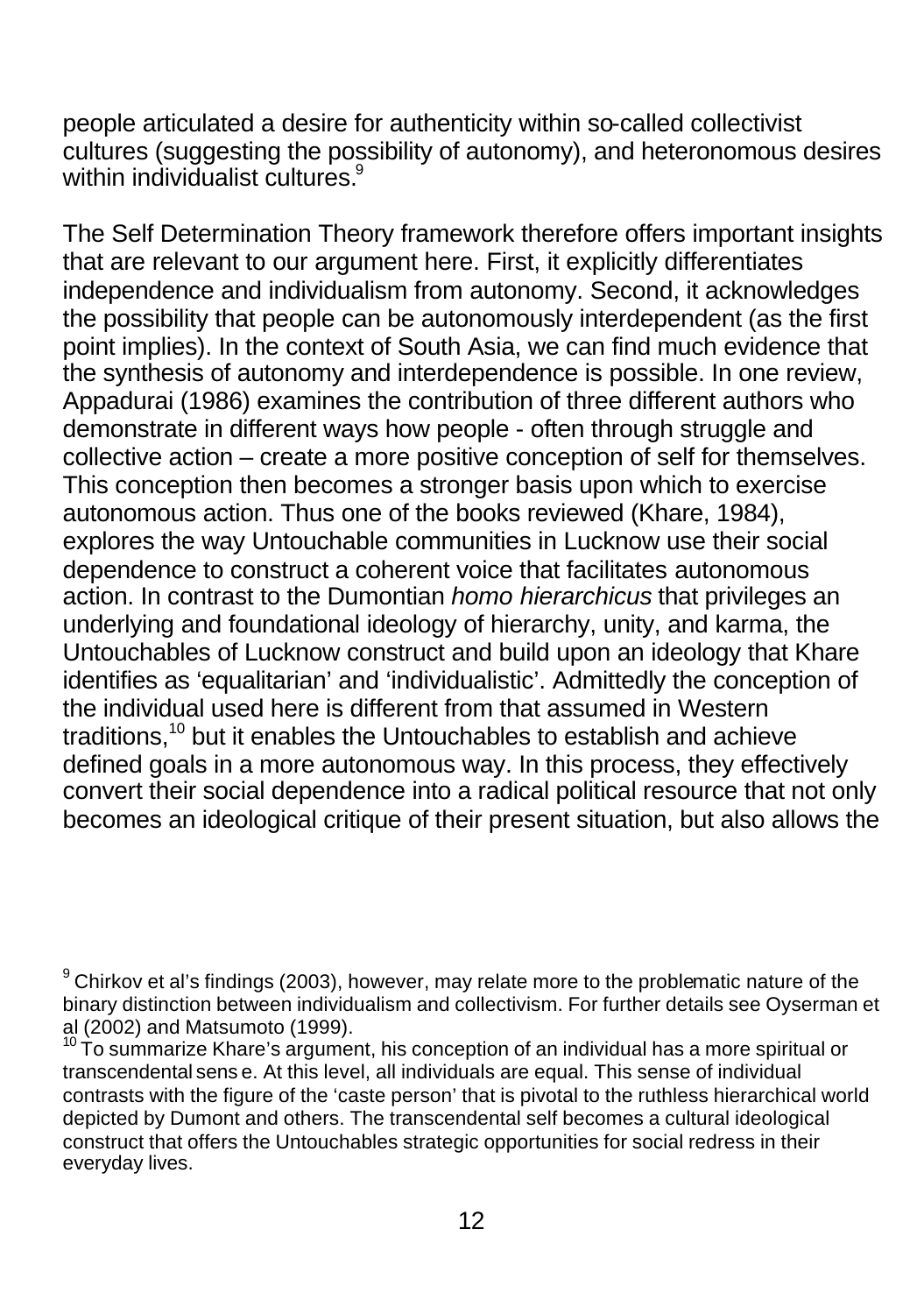communities of Lucknow to participate more fully in their respective social contexts.<sup>11</sup>

Thus we have good evidence that despite the prevalence of hierarchically structured relationships that determine the basis for all human action, people do achieve goals at interpersonal (del Franco, 2005), inter-familial (White, 1992) and inter-group (Devine, 2006) levels. By recognizing the coexistence of autonomy and interdependence, we implicitly accept therefore that there will be differences in the extent to which people can exercise autonomy. This is anticipated in the philosophical literature and elsewhere. For example, Raz (1986) introduced a notion of significant autonomy, understood as the ability of people to shape their lives and determine their course, and argues that the ability of people to acquire it 'is a matter of degree' (Raz, 1986, p. 154). Also and as discussed above, the framework offered by Self Determination Theory presents a continuum of relative autonomy that ranges from external regulation to integrated regulation. In a recent study of Brazilian and Canadian students, Chirkov et al. (2005) apply this thinking further and find that even where hierarchical or vertical cultural arrangements dominate, there is evidence that people still exercise relative autonomy. Appadurai uses his review to argue that the value attached in the Indian context to hierarchy, interrelationship and dependence does not preclude the possibility that people can articulate goals and have the autonomy to act upon these. This is a position that resonates well with research carried out in Bangladesh. It is thus possible and indeed crucial to assess the *degree* of autonomy possessed by individuals – at least in theory. We now turn to whether it is possible in practice.

#### *Evidence from Bangladesh*

Two questions need addressing to provide evidence on the coexistence of personal autonomy and substantial social dependence in modern-day Bangladesh:

- 1. to what extent do Bangladeshis value autonomy?
- 2. how is this expressed within relations of dependence?

 $11$  Khare's observation of increased social participation among untouchables is important since Dumont claimed that real autonomy was possible only for those who figuratively 'leave' or do not fully participate in society such as holy men, drop-outs, and so forth.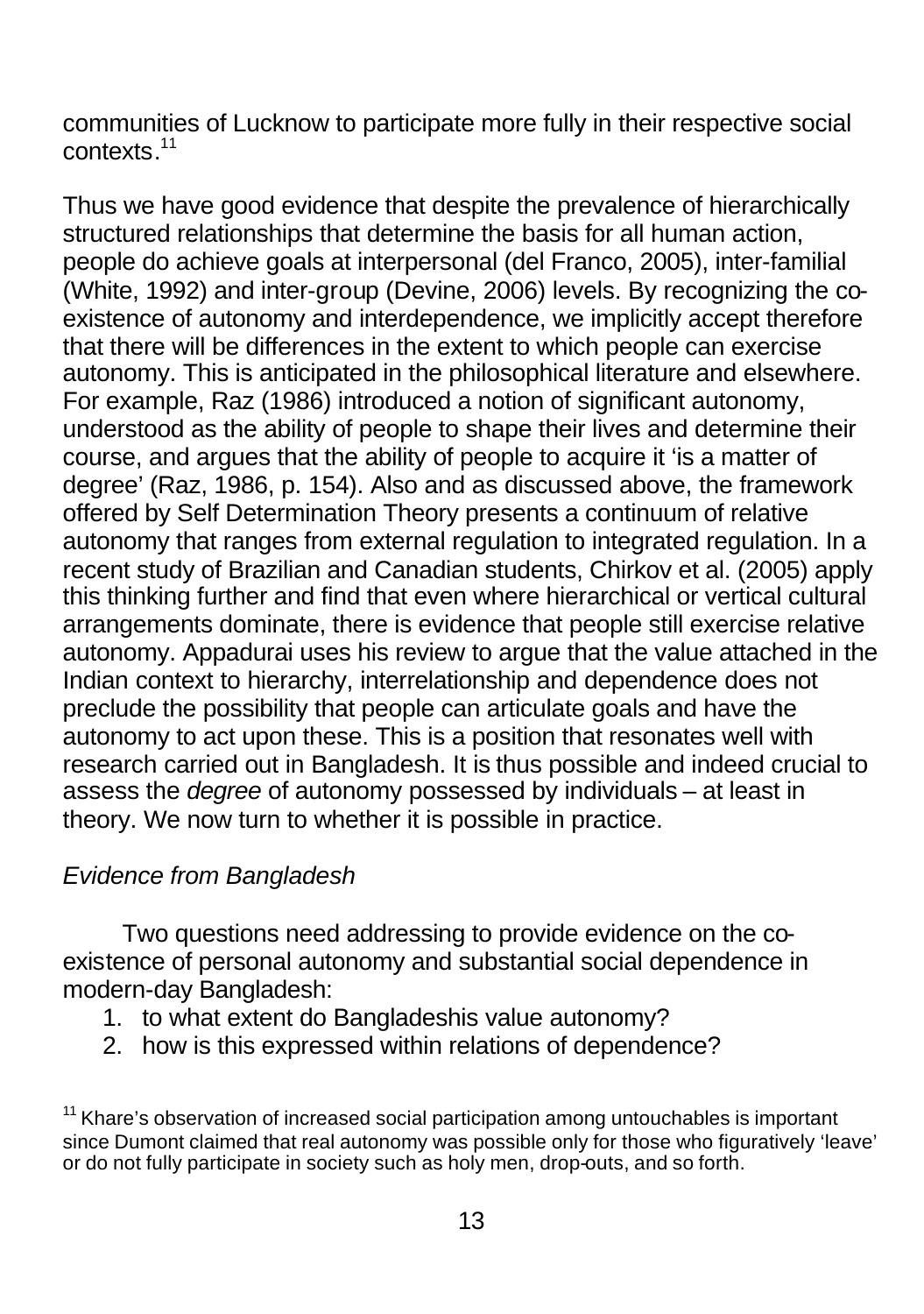*To what extent do Bangladeshis value autonomy?* Although respondents never explicitly used the word autonomy, they expressed an appreciation of the idea of autonomy in other terms. Thus in the urban data set (women aged 20-65), women talked about the importance of having individual independence ("to be able to go where I want, to be free", "fulfill [my] own hopes in life"). Independence was facilitated by (1) remaining physically fit, (2) continuing to work outside the home, and (3) having self-sufficiency at the household level (having your 'own' house, "not going to others to borrow something"). Similarly many women emphasised a desire to be educated, have a job, receive recognition from their family and community, be able to help others, live according to their principles, and have their own income and/or assets. What unites all these statements is a strong sense of women seeking to have greater control over their lives.

A very similar pattern is discernible in the data from rural and peri-urban sites (men and women aged 19 and over). Here we find significant commonality with all groups stressing the importance of key autonomy characteristics, albeit with different degrees of emphasis (see Table 1). For example, potential indicators of autonomy are being able to work and provide for your family's needs, leading or managing your household, being able to bring your children up well, being able to support your parents in their old age, having some degree of financial independence and/ or mobility, and not being dependent on others. For some groups these could be expanded to include participation in social assistance or community development, social status within the community, and involvement in household decision-making.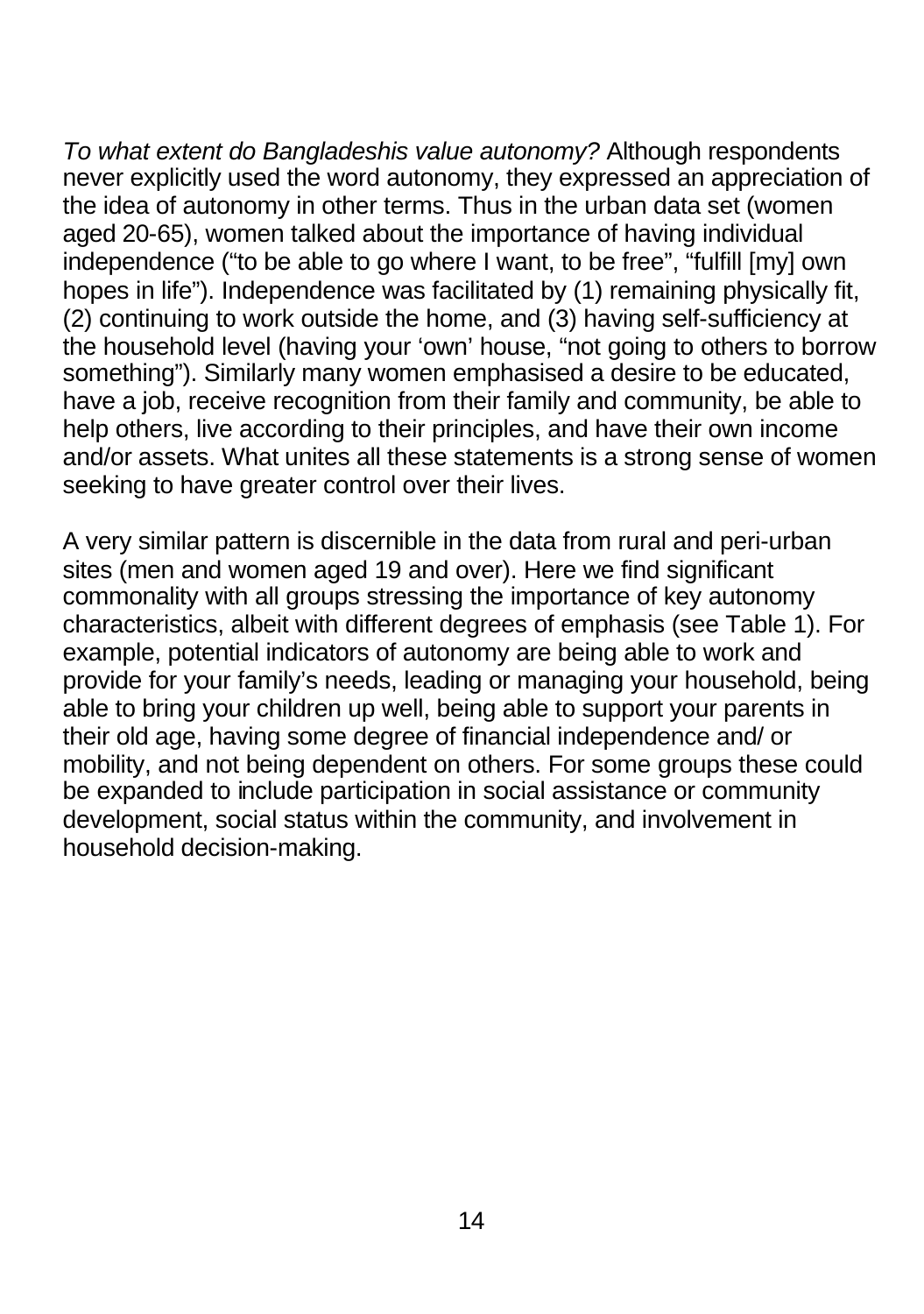#### **Table 1: Autonomy Characteristics Identified From the Data From the First Phase of the QoL Research in Rural Bangladesh**

| Older men                                                                                                                          | Younger men                                                                                                                                                     | Older women                                                                                                                                                 | Young women                                                                                                                                                                                                                               |
|------------------------------------------------------------------------------------------------------------------------------------|-----------------------------------------------------------------------------------------------------------------------------------------------------------------|-------------------------------------------------------------------------------------------------------------------------------------------------------------|-------------------------------------------------------------------------------------------------------------------------------------------------------------------------------------------------------------------------------------------|
| Can provide for<br>own and family's<br>needs                                                                                       | Can provide for<br>own and family's<br>needs                                                                                                                    |                                                                                                                                                             | Can provide for<br>family and<br>children's daily<br>needs                                                                                                                                                                                |
| Able to work                                                                                                                       | Able to work; can<br>concentrate on<br>work                                                                                                                     | Able to work                                                                                                                                                | Can work<br>independently                                                                                                                                                                                                                 |
| Not dependent on<br>others (physically<br>or economically)                                                                         |                                                                                                                                                                 | Not dependent on<br>children (physically<br>or economically)                                                                                                | Self sufficient within<br>the home (e.g., own<br>latrine) (household<br>not dependent on<br>others)                                                                                                                                       |
| Acknowledged<br>and effective<br>leader of<br>household (e.g.,<br>able to maintain<br>joint household<br>after sons'<br>marriages) | Manages<br>household well                                                                                                                                       | Able to manage<br>home (e.g., can<br>concentrate on<br>many tasks at<br>once)<br><b>Children listen to</b><br>her                                           | Knows how to<br>perform household<br>chores and manage<br>home<br><b>Consulted by</b><br>husband; doesn't<br>live in joint<br>household so<br>autonomous<br>decision making<br>and/ or<br>participates in<br>household<br>decision making |
| Able to bequeath<br>property to<br>children                                                                                        |                                                                                                                                                                 |                                                                                                                                                             |                                                                                                                                                                                                                                           |
| Brought children<br>up well - now<br>good, respected<br>members of<br>community                                                    | Brought children<br>up well - now<br>good, respected<br>members of<br>community (not<br>source of shame)<br>and prepared to<br>provide for<br>parents in return | Brought children<br>up well - now<br>good, respected<br>members of<br>community (not<br>source of shame)<br>and prepared to<br>provide for her in<br>return | Brought children up<br>well - now good,<br>respected members<br>of community (not<br>source of shame)<br>and prepared to<br>provide for<br>parents in return                                                                              |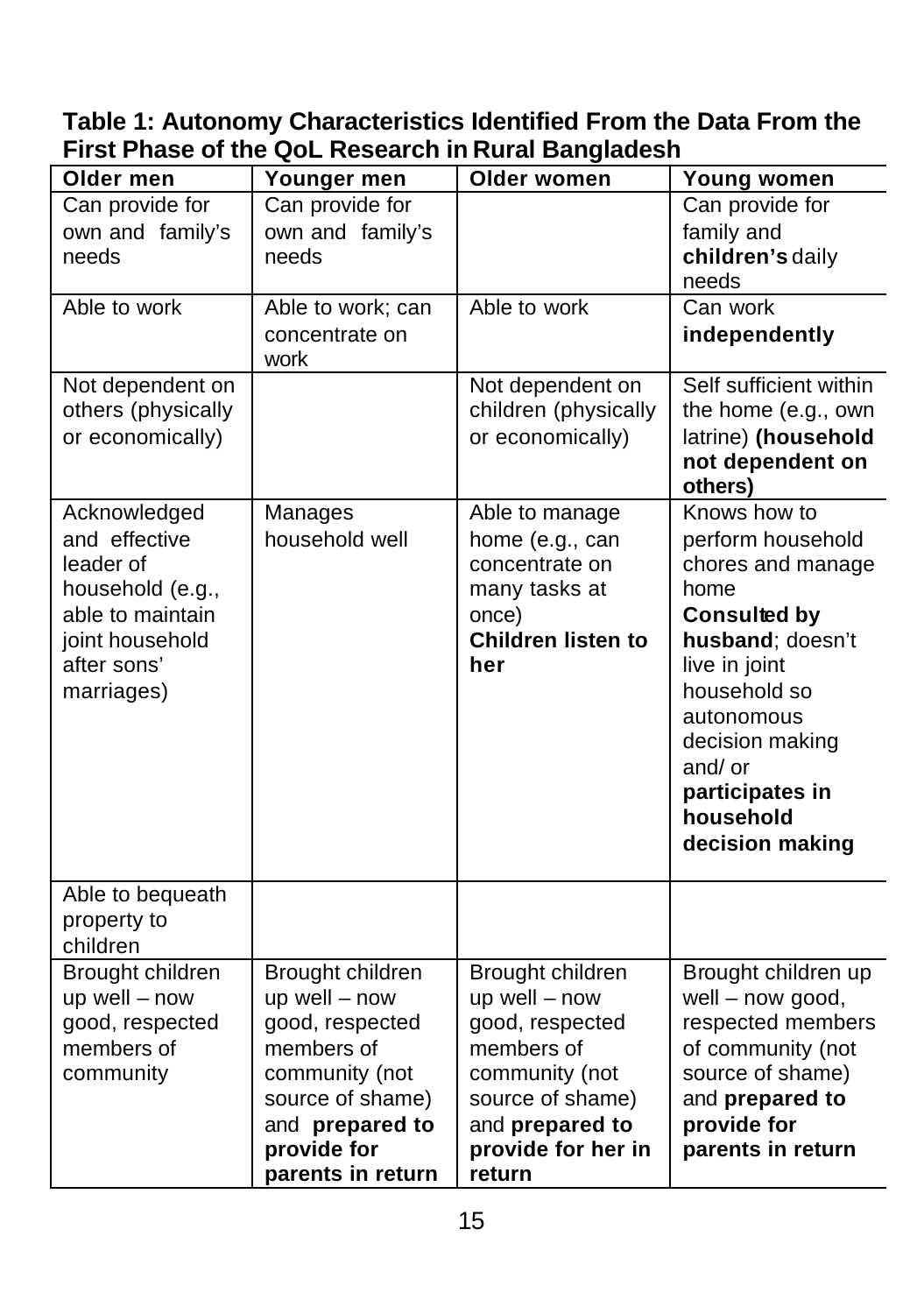| Older men           | Younger men                                                             | Older women                                                      | Young women                                                                                                                                                    |
|---------------------|-------------------------------------------------------------------------|------------------------------------------------------------------|----------------------------------------------------------------------------------------------------------------------------------------------------------------|
| <b>Respected by</b> | <b>Respected by</b>                                                     |                                                                  |                                                                                                                                                                |
| community (e.g.,    | community                                                               |                                                                  |                                                                                                                                                                |
| frequently          |                                                                         |                                                                  |                                                                                                                                                                |
| consulted,          |                                                                         |                                                                  |                                                                                                                                                                |
| participates in     |                                                                         |                                                                  |                                                                                                                                                                |
| community           |                                                                         |                                                                  |                                                                                                                                                                |
| development)        |                                                                         |                                                                  |                                                                                                                                                                |
| Good social         |                                                                         |                                                                  |                                                                                                                                                                |
| networks (e.g.,     |                                                                         |                                                                  |                                                                                                                                                                |
| with extended       |                                                                         |                                                                  |                                                                                                                                                                |
| family)             |                                                                         |                                                                  |                                                                                                                                                                |
|                     | <b>Pleases parents</b>                                                  | Husband alive and<br>acting as<br>'autonomy                      | <b>Maintains good</b><br>relationship with<br>children                                                                                                         |
|                     |                                                                         | support'; takes<br>care of husband                               |                                                                                                                                                                |
|                     | Financially<br>independent; able<br>to travel<br>Earns a good<br>income | Own income/<br>savings, which<br>enable her to meet<br>her needs | Able to come and<br>go as she wishes<br>Can make<br>purchases of her<br>choice; can buy<br>things for children<br>and support natal<br>home from own<br>income |
|                     | <b>Educated</b>                                                         |                                                                  | <b>Can tutor children</b><br>and/ or be<br>involved in their<br>education                                                                                      |

*Bold indicates specific to this category of respondent*

For older men it was also important to be able to leave an inheritance to their children, be respected by their community, and participate in community development. Being respected by their community was important to younger men, who also wanted to please their parents, and be able to study and travel. Younger women similarly wanted "to come and go as she pleases", and also to work independently and be able to purchase things for their children and their parents (whether they had their own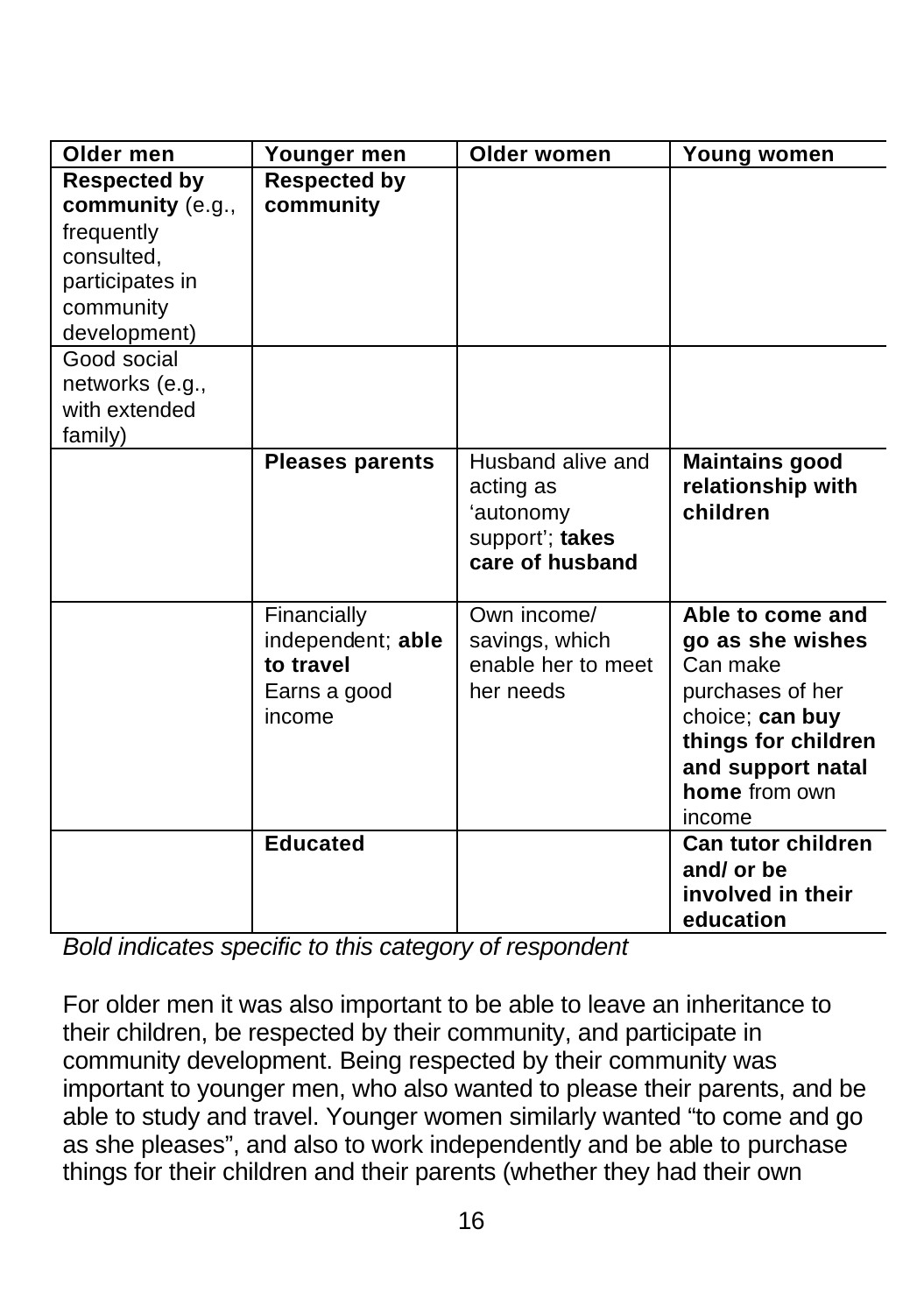source of income or not). In terms of interpersonal autonomy, they wanted to be consulted by their husband, participate in household decision-making, be involved in their children's education, and have a good relationship with their children. In contrast, older women only wanted to be listened to by their children and take care of their husband (they were also the only group who didn't mention providing for their family's needs, presumably because this isn't a realistic expectation).

*Autonomy within dependence.* A clear gender difference was evident: women's autonomy needs were more focused on other people and the quality of their relationships with them. For example, older women wanted to be physically fit so they wouldn't be a burden on their children, and younger women wanted independent incomes so they could contribute to the household. Women's experiences of autonomy were also centred on the home, rather than say the market or community. This meant that even when the scope of their autonomy extended beyond the home (for example, through reciprocal links with their natal family), the actual engagements still took place in a domestic setting.

In contrast, men's autonomy needs appeared to be more focussed on themselves, and stressed much more the importance of developing personal competence, self-efficacy, self-mastery, and so on. Thus more than any other group young men emphasised their own education, even above that of their children. They also expressed a desire to be acknowledged leaders of their households, which implies some form of social recognition that they have amassed particular qualities and skills.

Interestingly, in the peri-urban/ rural data set young women only talked about education in terms of being able to educate their children better, although it was clearly intrinsically important to young urban women. This apparent difference in the value accorded to education may be artefactual, but it may also represent a more fundamental gender difference of seeing, or at least talking about autonomy and other practices in terms of their instrumental rather than their intrinsic value. For example, young women wanting to be educated in order to educate their children, or worshipping Allah so that he will take care of their families.

These findings were supported by examples of autonomy experienced within relationships ('centrality') from the urban dataset. For example, the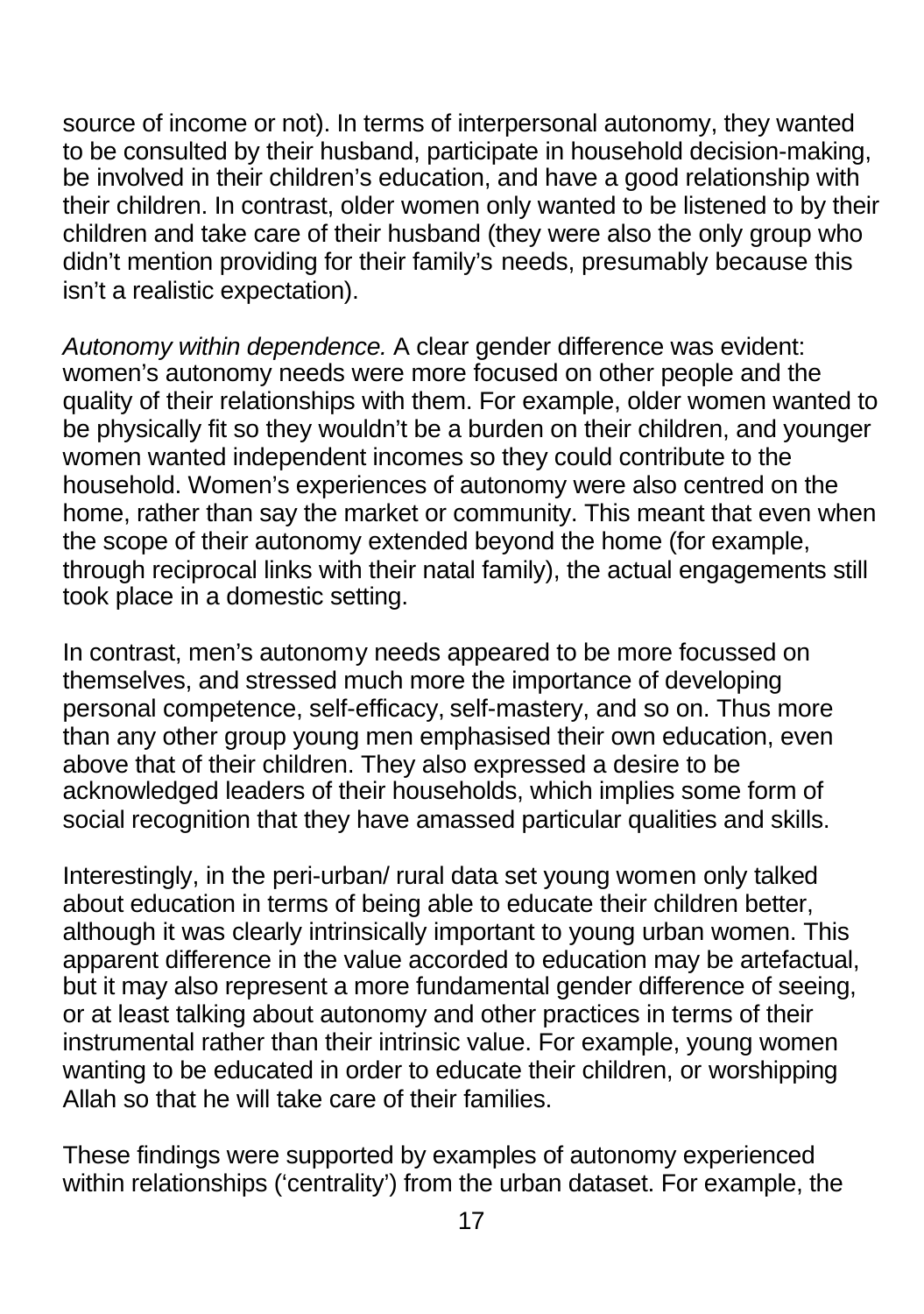importance of being consulted by one's sons and the 'psychological insecurity' caused by not having children to look after you when you are older. The family network appeared to be one of the main arenas in which people exercise their autonomy and meet their basic needs, even the ones that relate to autonomy (e.g., the importance of having a husband who "takes her consent for everything", i.e., who asks her to endorse every decision, Choudhury, 2005). This integration was described by one female respondent as the way "families where people are expressing their own views stay unified and happy as no one is subject to the power of another". Although this appears rather idealistic, it is important to note that families are also the arenas where accommodations to individual needs are most commonly resolved. This of course may not be fully evident to 'the public view' (Ewing, 1991).

*Critical autonomy within dependence.* Some of our data convey the importance of *education* in encouraging wider reflection and moral reasoning ("[less educated people] do not know which is good and which is bad"). It may stimulate flexibility in traditional roles ("education makes men sympathetic and helpful") and the development of wisdom. Implicitly it can also help prevent uncritical acceptance of the messages transmitted by the mass media where "the serials [*natoks*] show such things like daughter-inlaws and households living separately which influence young people today."

The benefits of awareness and consciousness extend to the family, although it's possible that knowledge of how things work in Bangladeshi society may support traditional practices rather than challenge them ("members of [uneducated] families create conflict among themselves because they are not conscious about their role in the family"). This knowledge is most beneficial when coupled with an empathic awareness of others so that "members of an educated family can understand each other and avoid conflicts when they realize the facts of the situation." However, education may be a resource that needs to be managed carefully as "on the other hand, an educated person can create all kinds of problems in his family; he can understand as well as compromise everything".

#### **Assessing Domain Specific Autonomy**

Implicit in the argument thus far is a recognition that autonomy results from the combined effect of internal and external factors. Recently Diener and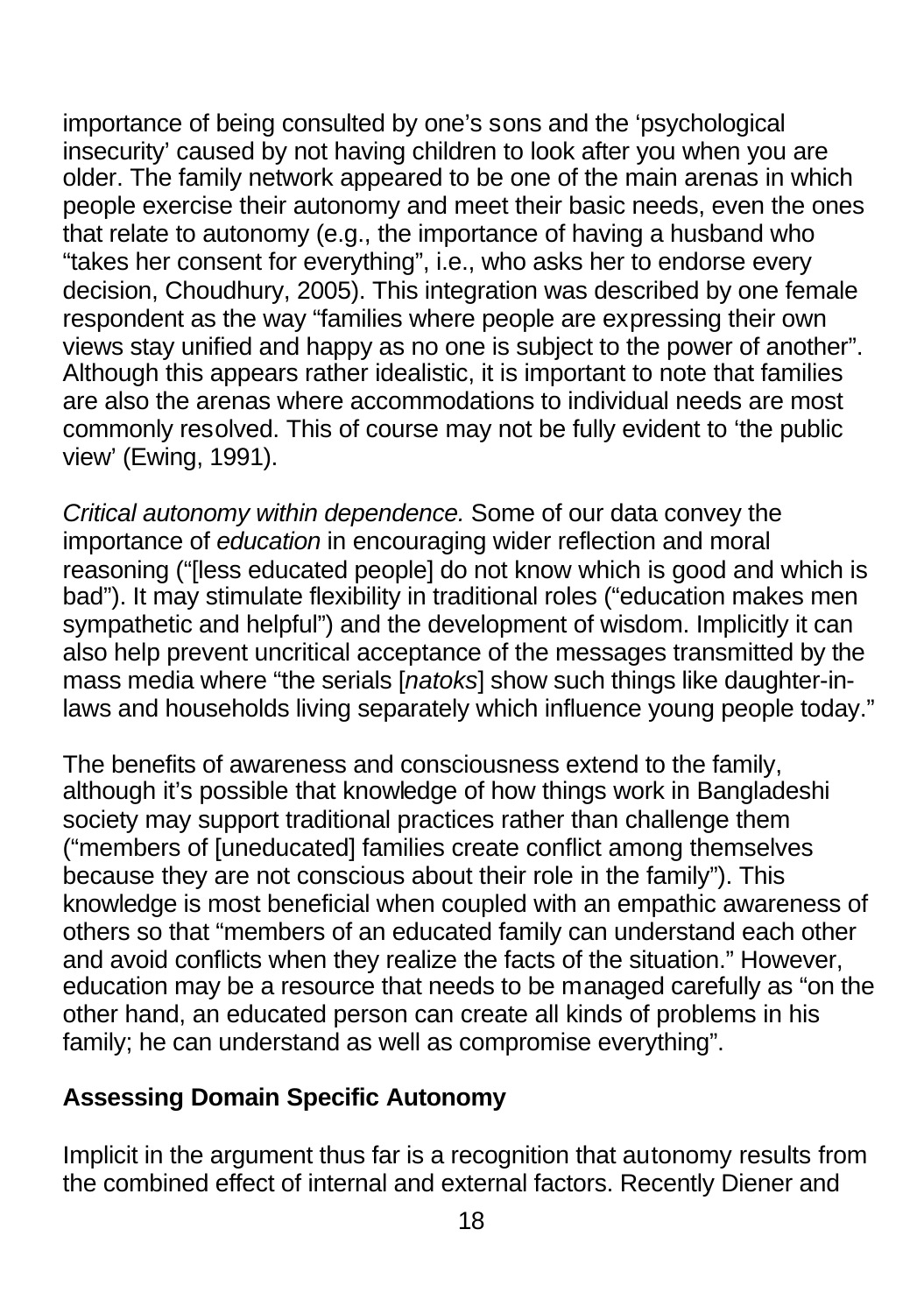Biswas-Diener explored in more detail the interplay of both factors in determining subjective well-being (2004). In their discussion they introduced the notion of empowerment and made a distinction between external and internal forms of empowerment. While external empowerment refers to external conditions (income, status, and collective power) that permit or inhibit effective action, internal empowerment refers mostly to personal traits and characteristics (competences, skills, and abilities). Perhaps not surprisingly they make the argument that both external and internal empowerment are necessary for effective action, and that outcomes will reflect the complex interplay of external circumstances and people's skills and resources.<sup>12</sup> Crucially however they suggested that the assessment of outcomes can only be made in reference to specific goals or circumstances. This is germane to our discussion because it alerts us to the need to look at specific contexts or domains *separately* to assess the scope for and practice of autonomous action in each. Again each case will require, as we have argued, close consideration of internal and external factors as well as an examination of how both factors influence each other.

Whereas THN advocates overall measures of the absence of autonomy, notably mental ill-health and poor socially-relevant competences, Alkire strongly advocates a disaggregated approach (2002, 2005, 2006), although she acknowledges the possibility of 'spill-over' effects between the domains (2006). In a disaggregated approach, a person's agency is assessed with respect to different functionings or broader domains of life. Thus a woman may be empowered as a citizen in the political sphere, but prevented by her gender or lack of education from getting a job, or be unable to make crucial decisions in the household. The advantage of such an approach is that it allows for a stronger appreciation of the embedded nature of autonomous action, and offers fascinating insights into how people are both constrained by, and able to manipulate their social contexts. In short, it facilitates the measurement of situated autonomies. However, the risk of such approaches

 $12$  Ewing (1991) explores the relationship between external and internal empowerment at the individual level in an intriguing analysis of young Pakistani women that rests on a distinction between interpersonal and intrapsychic autonomy. She argues that the latter, akin to Diener and Biswas -Diener's internal empowerment, enables them to deal effectively with the common stresses encountered in their new in-laws' homes.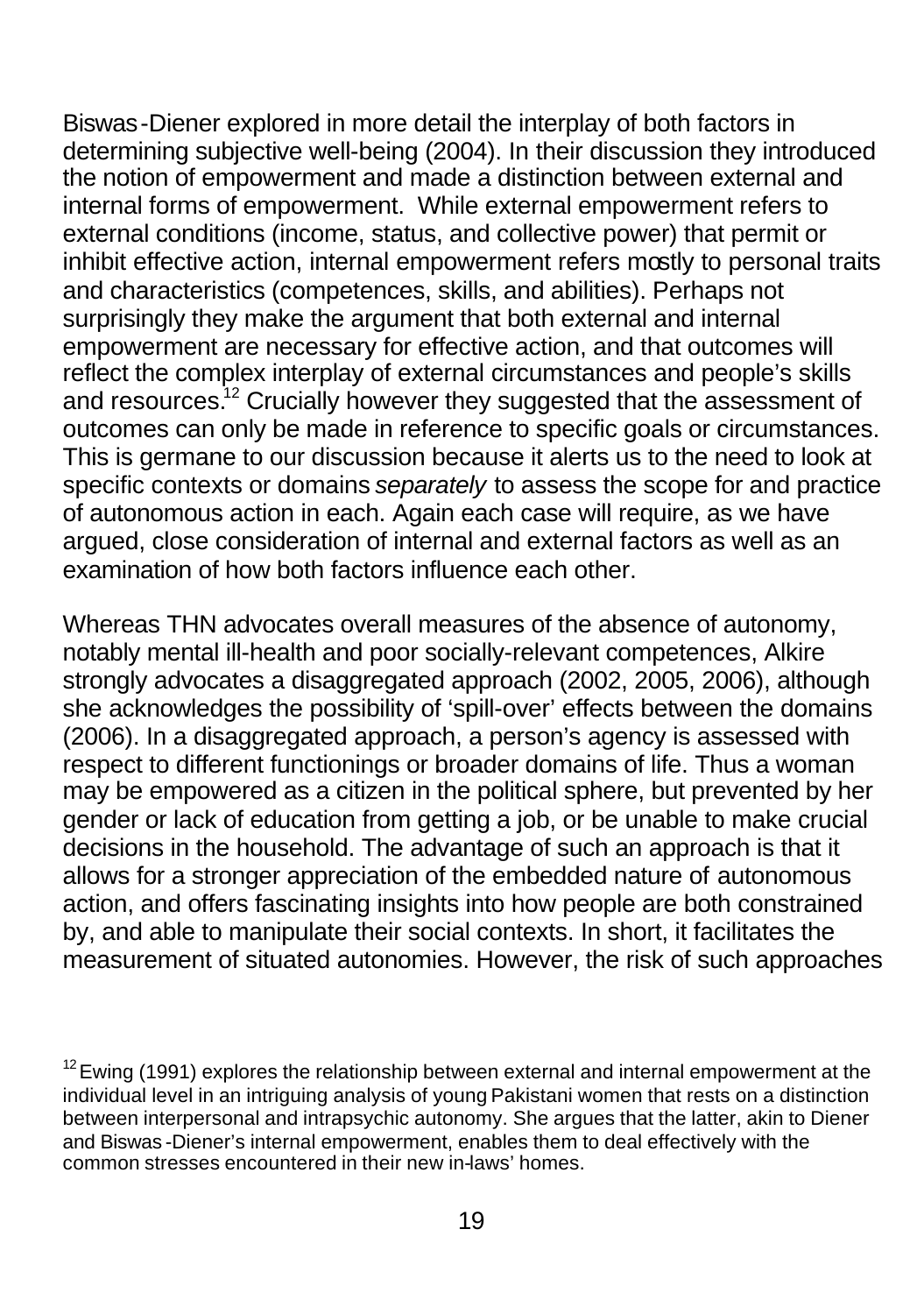is that they become so fixed on a specific set of domains that the interconnectedness of domains across people's lives is lost.<sup>13</sup>

Rahman and Rao (2002) provided a powerful example of an investigation into domain specific autonomy. In their study of women's agency in north and south India, they considered kinship, labour markets, and public action to be the three most important domains, and developed indicators of autonomy within each. Thus, in the kinship domain they selected two key indicators: women's ability to move freely outside the home and their participation in household decision-making. In the labour market domain, they focused on options for earning outside the home and control over the household budget. Finally in the public action domain they found that the presence of public goods such as electricity, schools, and roads strongly enhanced women's autonomy.

Alsop and Heinsohn (2005) undertook a related study of women's *empowerment*, defined as: enhancing the capacity of individuals or groups to make choices and achieve desired actions and outcomes. To do this they adopted a rigorous methodology that gave strong insights into domainspecific autonomous action. In their study they measured different degrees of empowerment by assessing:

- 1. Whether a person has the opportunity to make a choice. So for example if a woman wants to send her daughter to school, is there a school for the daughter to go to?
- 2. Whether a person actually uses the opportunity to choose. So if the answer to (1) is yes, does the woman actually make the decision to send her daughter to school?
- 3. Whether, once the choice is made, it brings the desired outcome. So if the answer to (2) is yes, does the daughter actually attend school?

These aspects of empowerment were then operationalised within three domains of people's lives – the state, the market, and society – and at three different levels – macro, intermediary, and local. This yields a rich matrix of empowerment options, which may or may not be open to groups of women,

 $13$  The assumption that people's lives can be divided into discrete and quantifiable domains may be a reinscription of Cartesian dualism, as explored in Camfield and McGregor 2005 (see also Nilsson et al 2005 in a Bangladeshi context).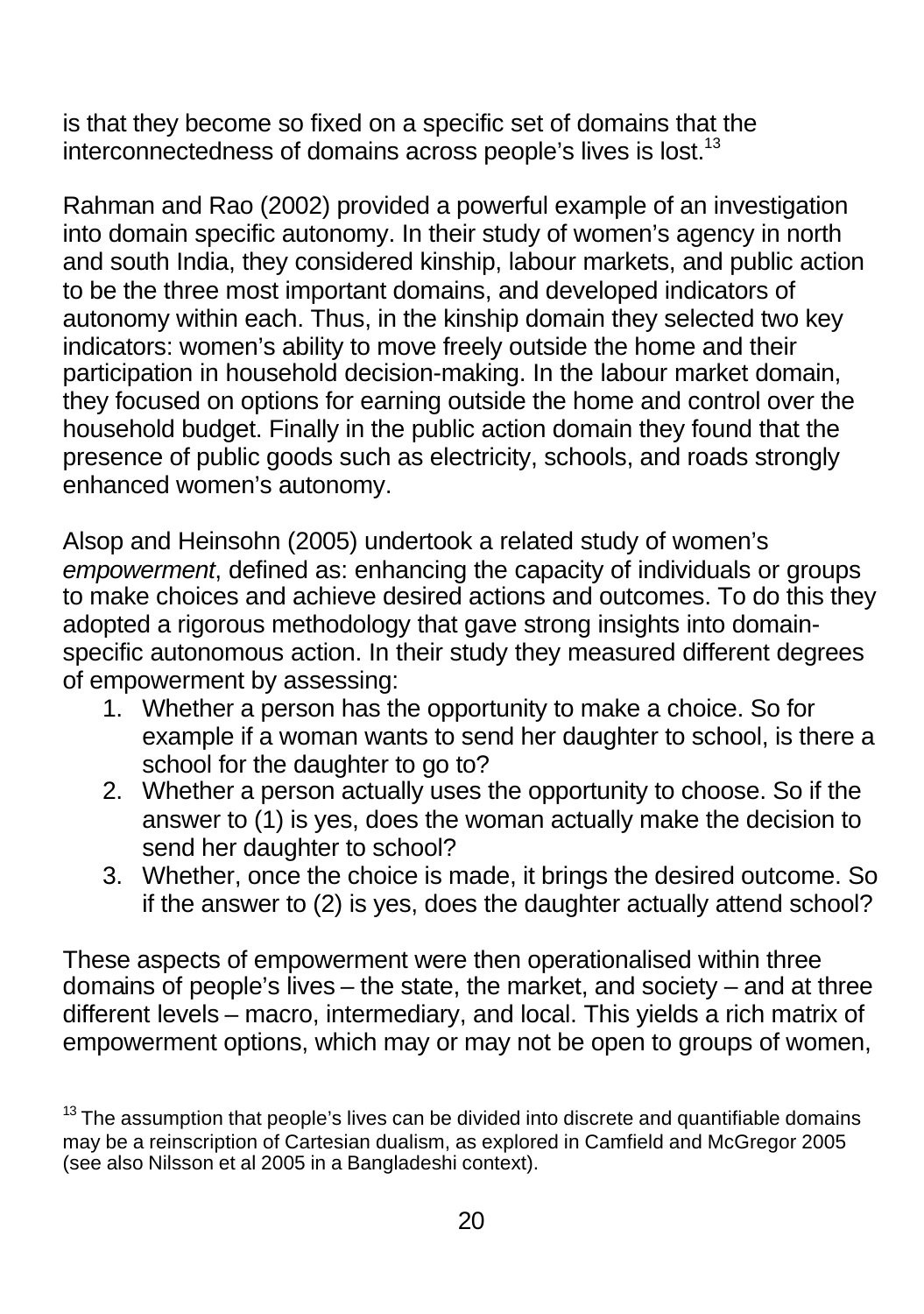and allows for an analysis into the interplay of external and internal conditions. For example, societal level indicators from Ethiopia are: women having an equal say over the spacing of children, or investment in household durables. Commenting on this study, Alkire (2006) concluded that the research enables us to make a crucial distinction between having the capability to do something, and choosing whether or not to do it.

A final study worth mentioning here is offered by Madhok (2005), in which she moves the analytical lens away from actions per se to the thought processes through which people arrive at decisions to act or not act. This comes very close to Doyal and Gough's idea of 'critical autonomy' entailing the capacity of self-reflection. Madhok's work examines the various personal attempts of *sathins* (workers within the Women's Development Program in the State of Rajasthan) to transform the dominant discourse of political rights. Her account details the creative ways in which women selectively absorb and identify with rights discourses in an attempt to create a new and alternative moral framework that increases their participation and influence in the political sphere. Although Madhok's work illustrates the exercise of autonomy in a specific domain of life, her invitation to focus more on ideas than actions advances our understanding of autonomy, especially in adverse environments. In adverse contexts, where freedoms are often constrained, the exercise of autonomy may only be expressed cautiously in public, if indeed at all. However, and this is crucial, a lack of public expression (or action) does not mean that people do not exercise or value autonomy.

This raises an important question regarding the whole issue of researching autonomy in conditions of subordination. Madhok takes as an example the indicator of small family sizes, which is typically used to indicate greater women's autonomy in relation to fertility. She argues that this indicator may be inadequate in certain contexts because it fails crucially to tell us whether the decision to have a small family actually belongs to the woman, her husband, or some other external actor such as an extended family. In other words the 'indicator' may not be indicating women's autonomy at all. This leads Madhok to propose that in order to make conclusive arguments about autonomy it is vital to determine women's ideal preferences rather than rely solely on those expressed in action. By examining ideas and preferences, we gain a fuller understanding of choices that are made and also the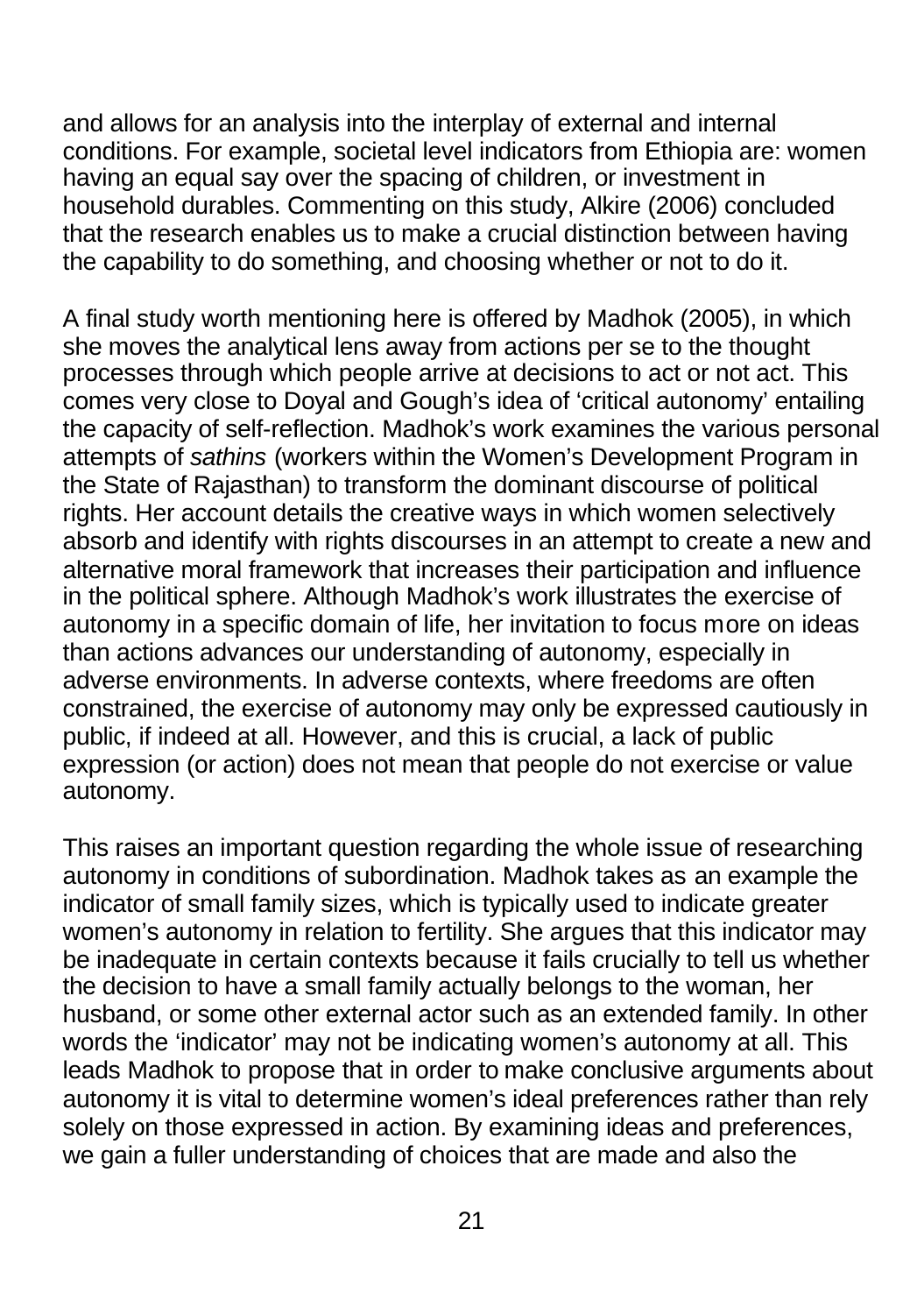reasons (social, political, economic and cultural) that determine whether choices are then translated into action or not.

At a more general level, we can conclude that there are cultures and contexts where the public endorsement or enactment of autonomy may be difficult or even impossible. However this does not mean that autonomy is less valued and this represents a fundamental challenge to those seeking to carry out research into autonomy in contexts like Bangladesh where patterns of subordination and deference are more evident in everyday life.<sup>14</sup>

## *Evidence from Bangladesh*

The majority of rural respondents identified four key domains that they considered important in a discussion of autonomy: (1) family (household decision-making), (2) employment, (3) finances, and (4) community (ability to participate in community development). However older women were less ambitious in identifying domains and emphasised much more the importance of achieving autonomy in their finances (by having a small income or some savings). Additionally, older men and women were concerned with physical autonomy, while younger ones wanted access to education and mobility.

Female respondents from the urban data set are also exercising autonomy, or trying to exercise it, in the domains of (1) family, and (2) employment, but they added a third domain of education. For example, they cited control over the timing of their marriage and choice of partner, and having control over a sum of money that they could use to fulfil their family's needs. Younger (but not older) women wanted to be consulted by their husbands and for their household to be physically autonomous.

One issue for younger women was having control over a sum of money that they could use within the context of their relationships, for example, to fulfil the needs of their children, or provide support to their natal home. This did not need to be a large amount, or even entirely their own, as the expressed goal was not financial independence or having a good income, as was the

 $14$  We are indebted to one of the reviewers for drawing our attention to the wider research implications of Madhok's study.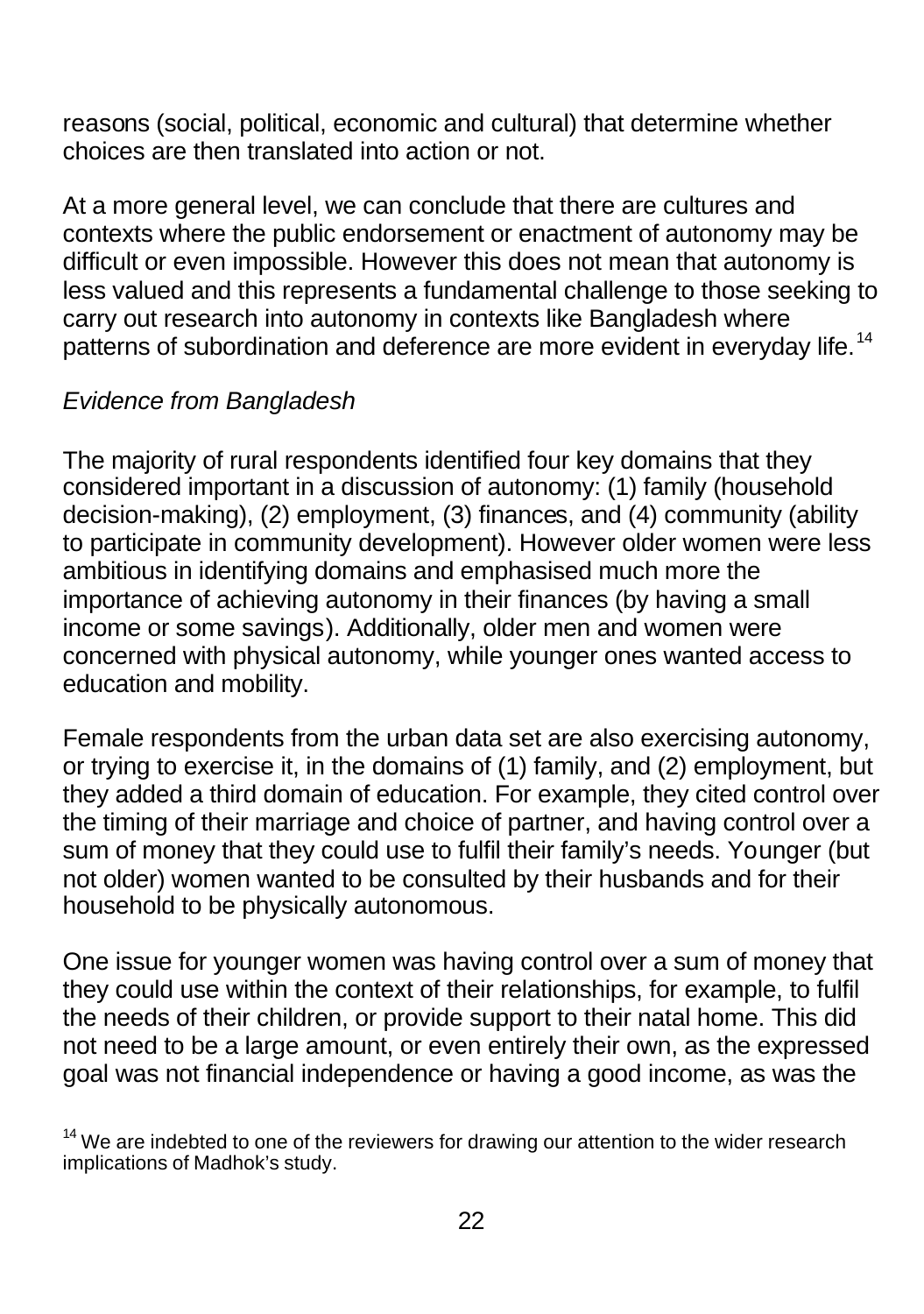case for young men. Their sense of achievement was derived instead from sources like advising and assisting others, and maintaining their principles ("I have led my life according to Islam. This gives me peace in my mind"). This illustrates the operation of autonomous values within dependent relationships.

*Education* was a key personal resource for younger women and was described as a "wealth", which "no one can take away" (not having education was like "having eyes and being blind"). It was seen as strengthening their capabilities ("they can perform their tasks well so they are an asset for their family"), developing "a cool mind to tackle problems", and giving them access to "office" jobs, income, and respect ("a girl who is educated is regarded differently"). It also provided "social acceptance as an unmarried woman" (removing the pressure to marry young), and a stronger position with their in-laws when they did marry ("if she were a graduate she would not have to ask her husband for everything"). These dimensions of education were confirmed by a recent study in rural Bangladesh (Nargish, 2004), which examined how it functioned to increase access to higher paying jobs, and improve marriage prospects, friendship, social status, and other valued outcomes.

## **Collective Action and Autonomy**

Finally we want to consider the link between collective action and autonomy. This is particularly pertinent to the context of Bangladesh where there is a proliferation of community based organizations and non-governmental organizations working with the poor. Interestingly, the most positive presentation of ideas synonymous with autonomy is by development organizations. 'Independence' and 'self reliance' therefore are projected much more as goals of organizations than they are of individuals (Wilce, 1998).

Early development analyses in Bangladesh highlighted a key link between what was perceived as traditional patterns of relationships, based essentially on deference and subordination, and the reproduction of poverty. Typically but not exclusively, these relationships took the form of patronclient networks – a system of organization where vertical relations across class lines are forged between poorer clients and richer patrons. The relationship between patron and client has been described as a moral or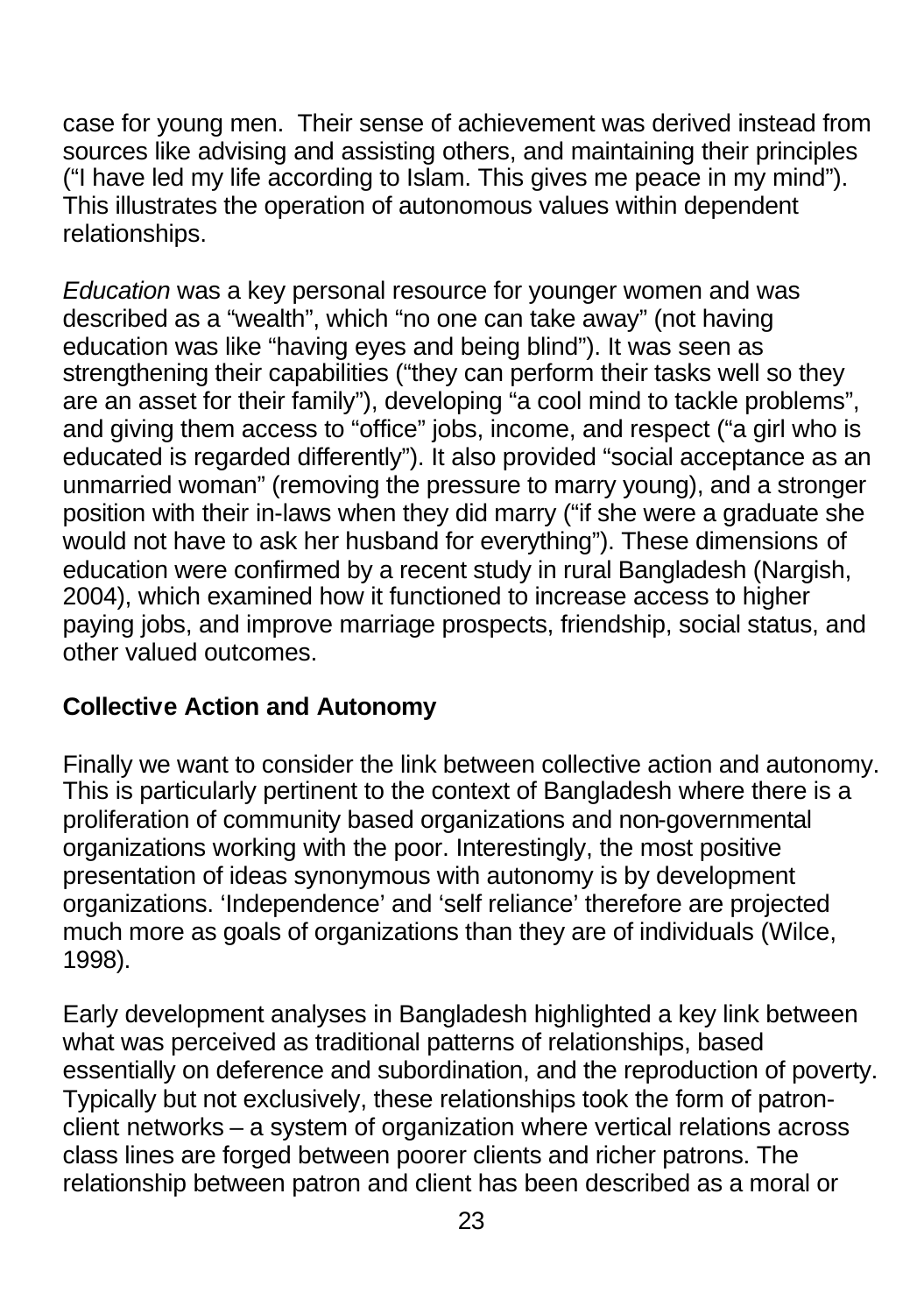benevolent one (Devine, 1999; Maloney, 1988; McGregor, 1994) because it triggers a series of expectations and obligations that determine the chances of entitlement demands ever being satisfied. For the poor, both survival and upward mobility depend on the ability to secure the sympathy of a reliable patron. This however was never guaranteed, and in most cases clients were obliged to demonstrate personal loyalty and allegiance. Subordination and coercion were therefore written into the very fabric of patron-client relations, an inevitable outcome of what Wood (2003) has aptly termed the Faustian Bargain.

As a consequence of this analysis, the majority of early Non Governmental Organizations (NGOs) adopted radical agendas that explicitly set out to free the poor from their subordinate client status. Building on insights from Paolo Freire's pedagogy of liberation (Freire, 1972), these organizations adopted the language of conscientisation, self-reliance, and solidarity to highlight their intention. They explicitly presented themselves as an alternative social force that could help the poor redress power imbalances and take more control over their lives. This process ultimately implied breaking free of dominating relationships and a reaffirmation of autonomy.

In her analysis of the dynamics of development-orientated organizations, Alkire (2002, 2005) argues that the level and quality of participation are key determinants of whether or not outcomes will be beneficial for participants. She identifies four aspects of participation that need to be considered (2002, p. 129-143):

- *Intrinsic value*, i.e., is participation deemed personally valuable by the participant (something which facilitates agency achievement)
- *Transitive effects*, i.e., does participation improve outcomes
- *Constructive effects*, i.e., does participation help shape values and priorities
- *Intransitive effects*, i.e., does participation fashion group identity.

These considerations are a useful reminder that not everything that falls under the umbrella of participation works to the benefit of participants (White, 2000). To link the discussion of participation with our earlier exploration of autonomy, we can argue that participation in collective action forms may encourage behaviour that is more heteronomous (e.g. coercive or subordinating) or more autonomous. The difference between these positions requires detailed empirical investigation. Our view is that to be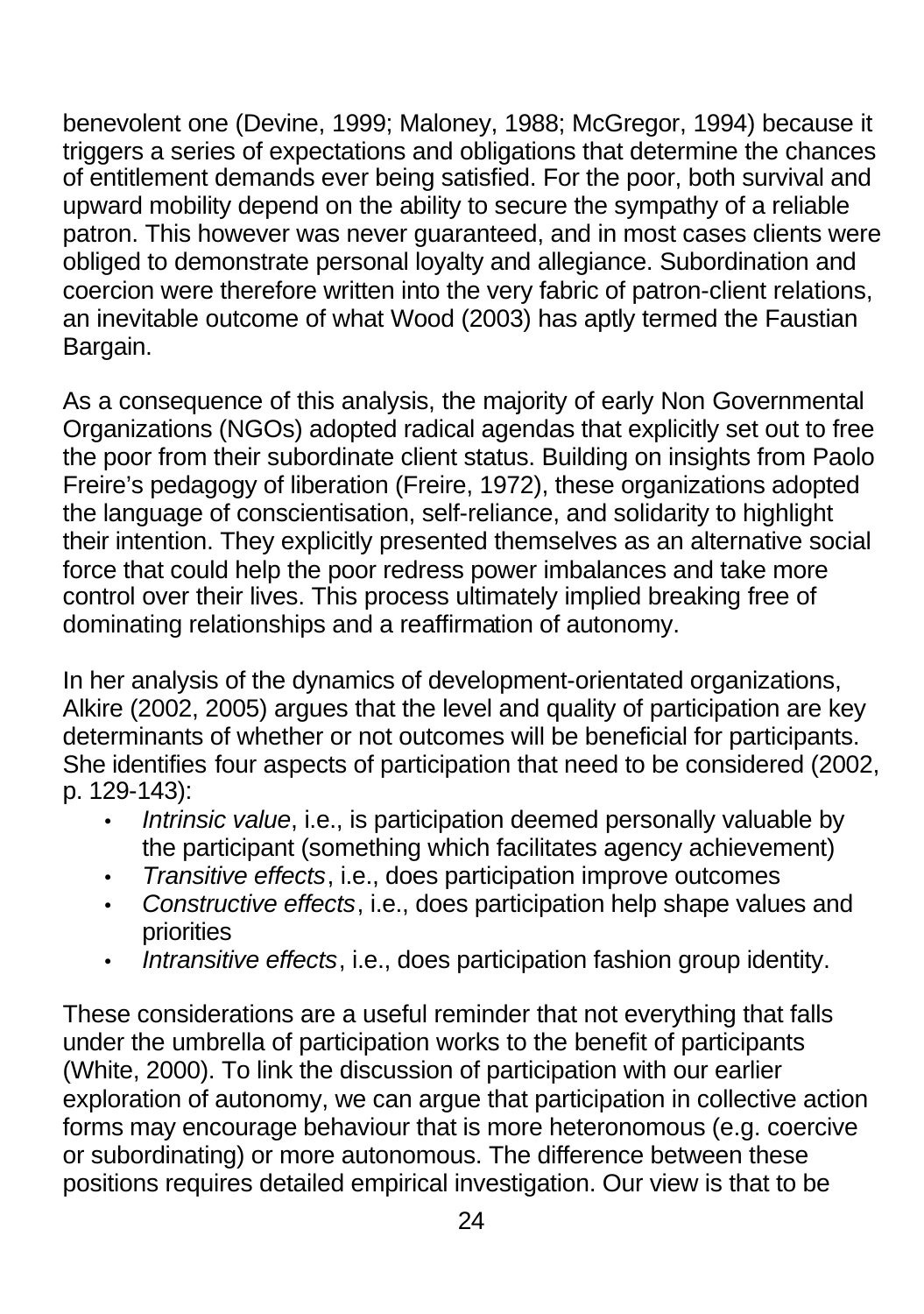autonomous, the type of agency to evolve from participation in organizations like NGOs must be self-conscious and not simply a reflection of compliance with inherited institutions, or habitus. In other words, it should entail some sense of critical autonomy. Also, such collective autonomy will typically seek to influence the institutions that affect people's lives. This too can be assessed within distinct domains and at different levels.<sup>15</sup>

#### *Evidence from Bangladesh*

In this instance, our evidence from Bangladesh relates to the experience of a particular development organization called Shammo,<sup>16</sup> which one of us has observed over a number of years. Members of the organization are poor landless farmers who for many years have lived and worked under the authority of local elite landlords in a patron-client relationship. As poorer clients, they were expected to offer loyalty to their respective patrons in the hope of receiving benefits or favours that would help them achieve a more secure livelihood. The balance of power in the relationship is so biased towards the patron that the ability of poorer clients to act collectively in their own interests is severely constrained. Thus in the area where Shammo was working, the political power of the local elites was so strong that they were able to forcibly take control over huge amounts of agricultural land that the Government had allocated by decree to the landless farmers.<sup>17</sup> Given that the poor relied on the same patrons for their subsistence, there was very little reaction to the elites' strategy. However when Shammo began as an organization, the land that had been illegally taken from the poor became an obvious focus point for mobilization.

 $15$  There are big issues about the relationship between collective autonomy and individual autonomy, which cannot be discussed here. However, we would claim that the weight of scientific findings and historical experience suggests that the success of challenges to oppressive social orders is proportionate to the critical autonomy of the challengers. See for example Barrington Moore's impressive study of injustice, based on class struggles in nineteenth century Germany (Barrington Moore 1978, especially chapter 3).

 $16$  Shammo' is a pseudonym for this development organization. For more details see Devine  $(1999)$ .

 $'$  Agricultural land allocated to the poor in this way is known as khas land. In the area where Shammo was working there was an area of over 800 acres of khas land that had been taken over by the elites.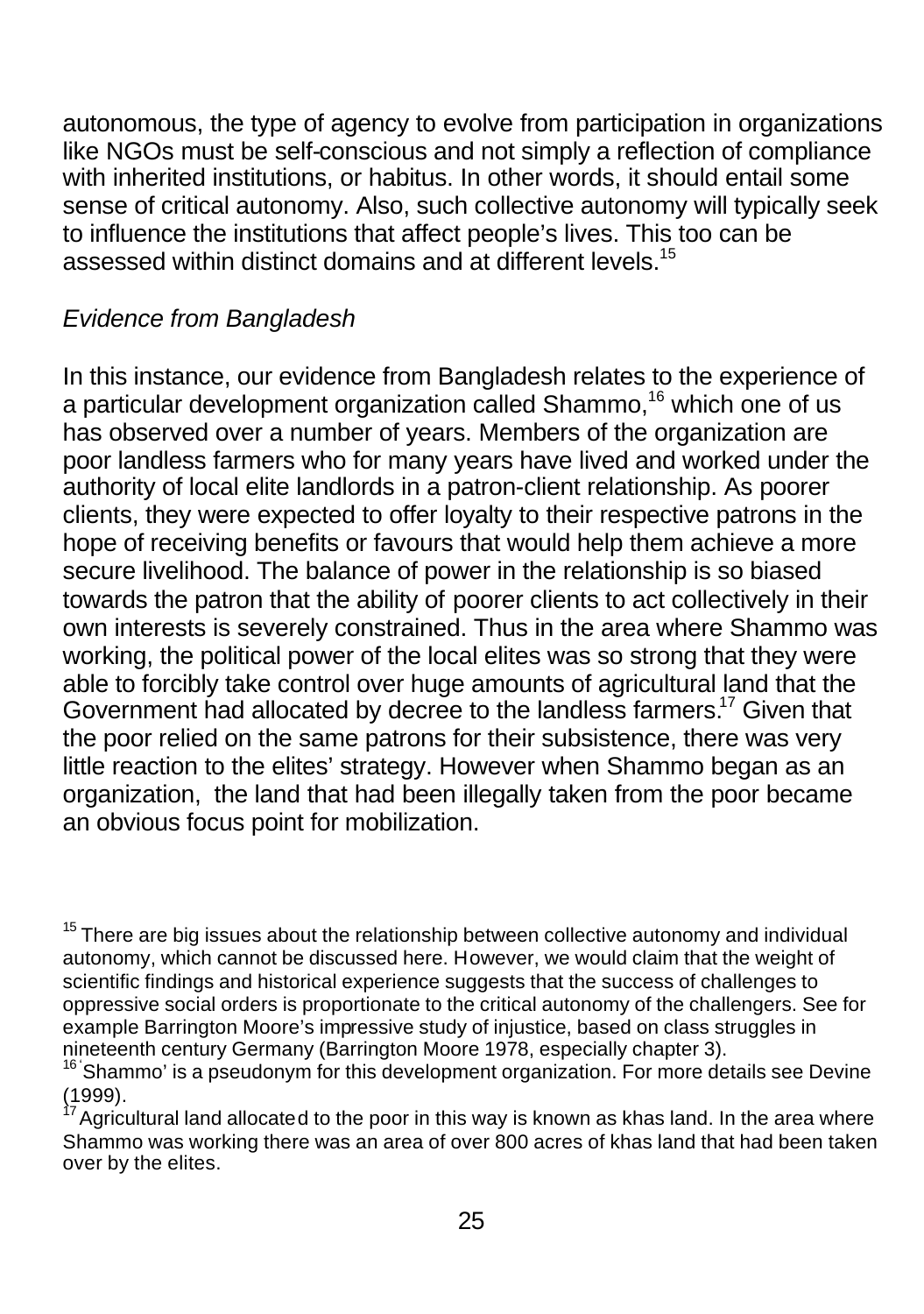Beginning from a palpable sense of injustice and grievance, Shammo evolved gradually into a site where its members were able to nurture new forms of agency for themselves that often, but not always, translated into action. Three key elements facilitated the creation of this new form of agency for Shammo's members (Devine, 2004). First, the organization facilitated the construction of a new form of shared identity that enabled members to shift their allegiance away from the domination of traditional elites and to act more as a collective unit. This is close to Alkire's notion of intransitive effects. For Shammo's members the new form of shared identity was nurtured in a number of ways ranging from routine meetings and general daily interaction to more public events such as processions and rallies. Second, the organization ensured the delivery of tangible improvements to its members (what Alkire refers to as transitive effects), for example, recovering ownership of the land that was theirs by right. However with time the organization and its members also acquired positional advantage vis-à-vis political and bureaucratic structures charged with delivering key services and goods. As a result of this, members successfully managed to lobby for better and just wages, improved working conditions for sharecroppers, and a more transparent distribution of government welfare goods and services. Finally, the organization also fostered utopian spaces (de Certeau, 1984) in which the future aspirations of members and the potential for further reconfigurations of power relations are nurtured (Appadurai, 2004). This is the area of life where people formulate their ideal preferences and judgments, and then decide if and how to enact these (Madhok, 2005) – Alkire's constructive effects.

There is therefore a *prima facie* case for confirming that organizations like Shammo can facilitate new forms of agency. However, it is important to look beyond the outcomes and ask about the quality of agency that is nurtured. While Shammo has been pivotal to the task of establishing, protecting and then advancing the rights of its poor members, Devine (2002) provides evidence that this has been underpinned by a logic of preferential behaviour. For example, the entitlement rights of certain people (e.g. to land) were privileged while those of others were ignored. Thus, entitlement claims were more likely to receive a positive response if the claimant was a member of Shammo (as opposed to a non-member), and then if the claimant was known to be publicly loyal to the organization's leaders. In other words, people who were closest to the leaders seemed to enjoy stronger entitlement claims. This leads us therefore to a rather nebulous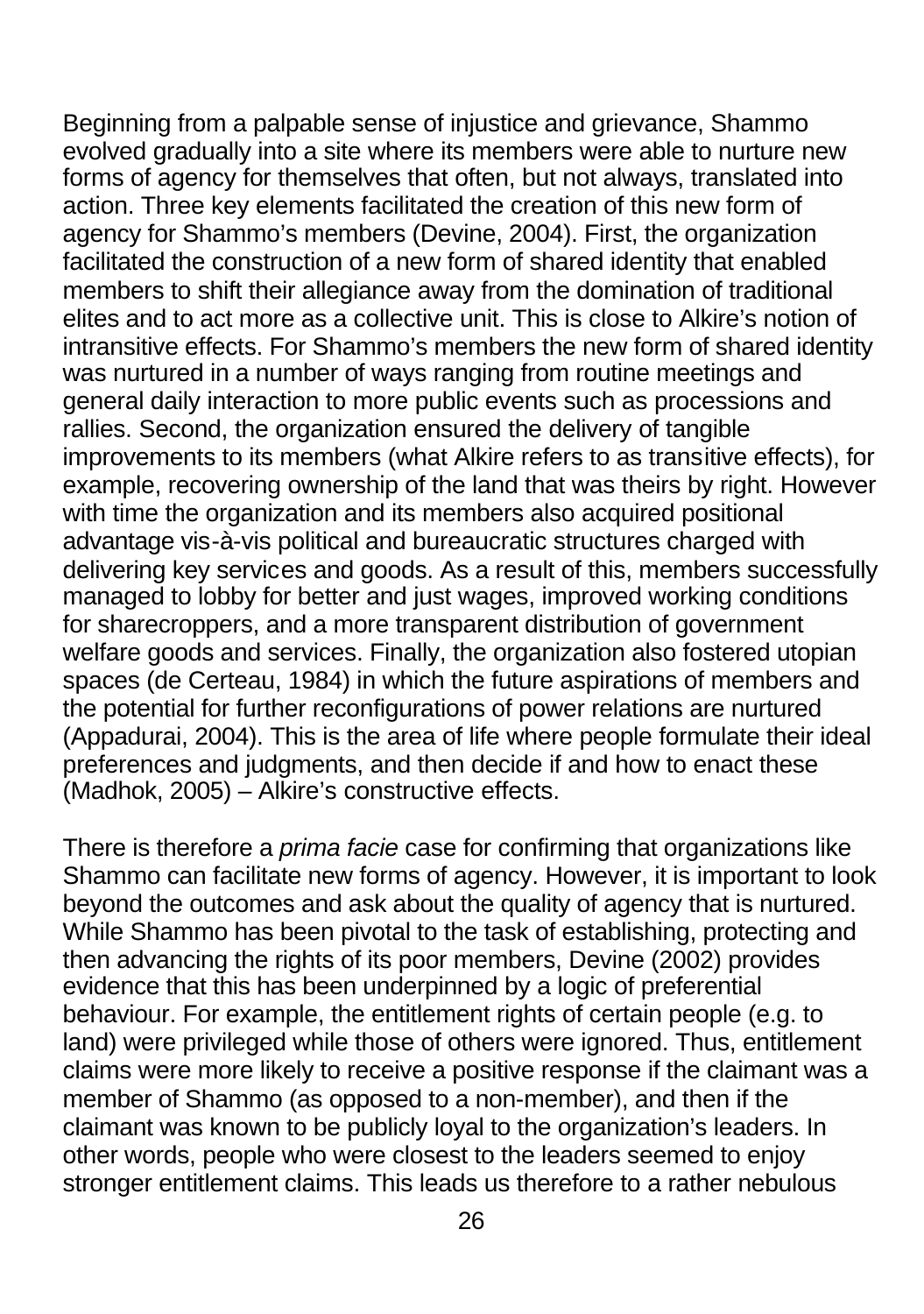area where the boundaries between favours and rights are blurred. The result of this is that among members as well as between members and staff of the organization, new forms of clientelist behaviour emerged as individuals tried to get closer to and publicly demonstrate their loyalty to the organization's leaders. Fully aware of this, members continued to trust the organization because they ultimately judged it as caring, supportive, and relevant to their everyday struggles. In other words, the organization helped people move from a more heteronomous condition (under the old patrons) to a more autonomous one. Using this as an illustration, Devine makes the more general argument that in contexts like Bangladesh, the right kind of dependency relationship can be an important and creative vehicle within which the poor can effectively exercise greater agency and autonomy.

## **CONCLUSION**

The fact that autonomy is firmly rooted in Western intellectual traditions has led some to question its coherence and suitability for understanding wellbeing in developing countries. Using qualitative data from people's evaluation of the quality of their lives in Bangladesh, this article has shown that the concept of autonomy is a useful one in that it captures people's goals and attempts to change things in a way they consider important for their overall well-being. More technically, the concept of autonomy gives important insights into the construction and experience of people's capacities as agents. Our data supports three key arguments. First, people from rural and urban Bangladesh express what could be characterised as a need for autonomy in both explicit and implicit terms. Second, the pursuit of autonomy is iterative and cumulative in that people tend to focus on particular domains in their lives where they wish to increase their ability to exercise agency. Moreover, different people prioritize different domains and we can tentatively assume that these choices change over time. Finally, experiences of autonomy occur primarily within and through people's interpersonal relationships. While family and kin networks seem to be central, in some cases formal organizations such as community-based or development organizations can also play a crucial role.

Our choice to use data from Bangladesh was a deliberate one. First, it is one of the poorest countries in the world where conditions of subordination and adversity are ubiquitous. While people in Bangladesh may experience numerous 'lacks of freedoms' in their lives, this does not mean, our data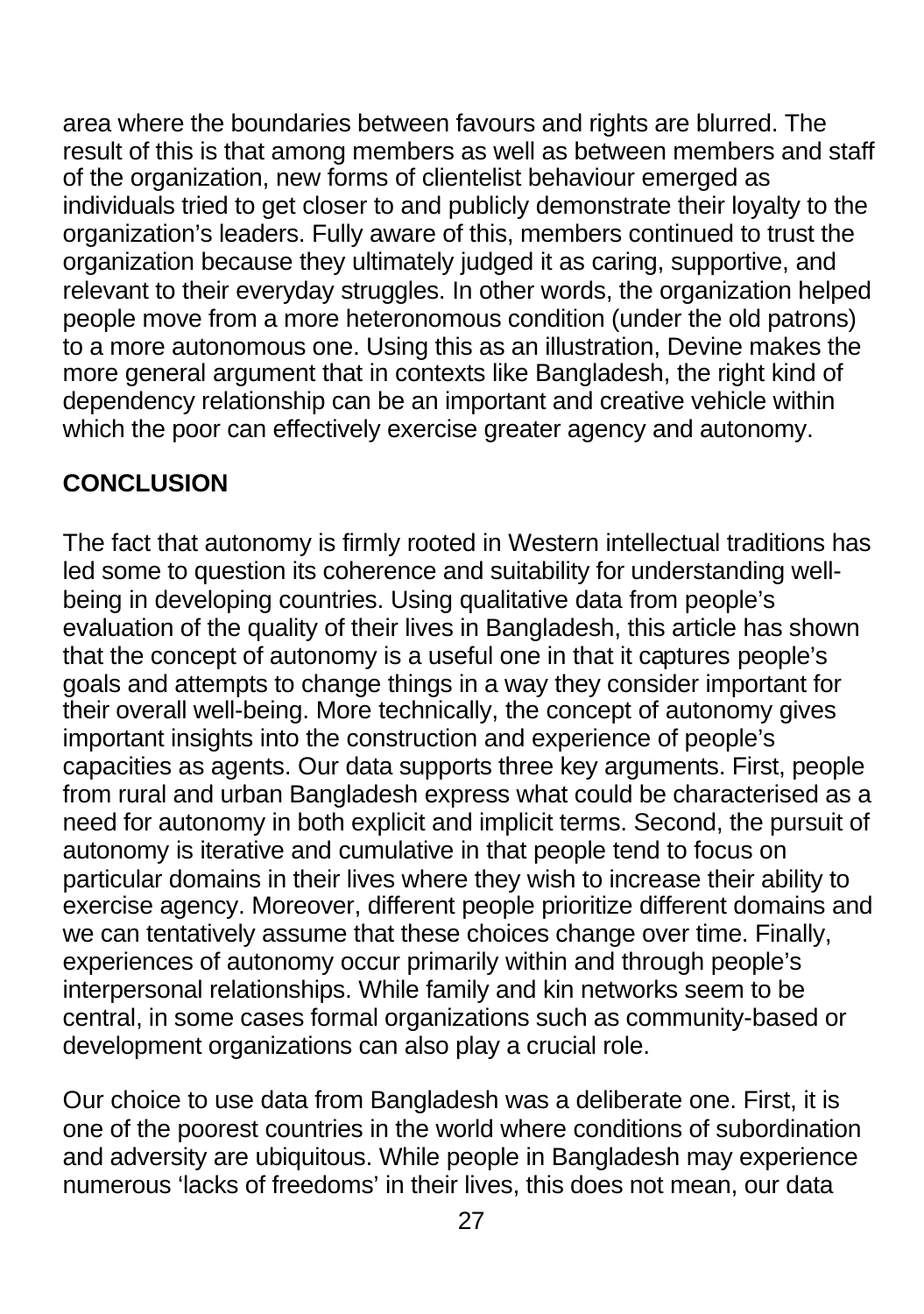suggests, that they are necessarily weak in autonomy. Second, Bangladesh is often characterised as a society in which people express their personhood in more relational as opposed to individualist forms.<sup>18</sup> Our data shows that this is not incompatible with the pursuit of autonomy and indeed it may be a medium through which autonomy is more effectively achieved. Autonomy can be directed toward either social or personal goals or both, and can be enacted individually, or by participation in groups, or both.

The analysis reported here ultimately presents a complex array of situated autonomies that embrace a wide range of covert as well as overt behaviour patterns, decisions, and actions. Rather than locate this as an argument in favour of cultural relativism, we would argue that it underlines the recursive nature of human life. In other words, autonomy is determined not only by the agential capacities of an individual but also by the nature of relationships he or she may enjoy with others. Two implications flow from this. First of all, it is imperative that we focus more research on how people in specific contexts negotiate and organize to achieve more autonomy in their lives. The distinction between individualist and collectivist contexts has thrown up important insights. But it can be distracting as even in more collectivist societies like Bangladesh there are important differences in the way people attempt to achieve autonomy and how they evaluate this. Similarly, people can achieve high levels of autonomy in particular domains (including the cognitive or intrapsychic domain) but may fail to transfer or express these in other domains. One can expect to find therefore considerable subtlety, ambiguity, and even contradiction, in the strategies people deploy to achieve greater autonomy.

This leads directly to the second reflection that is more conceptual in nature. To understand the full significance of situated autonomies, we would argue that it is important to introduce a stronger theory of power to our analysis. Actions, preferences and values are never created *ex nihilo* (Lukes, 1974*)*  and therefore it is incumbent to reflect on the formation of values, and the processes by which people decide to express preferred choices in action or

 $18$  The way personhood is expressed in Bangladesh is obviously dynamic. For example, the urbanization of rural life, the gradual nuclearization of household structures, and increased education are but three processes that may in time have an immediate impact on the way people see themselves.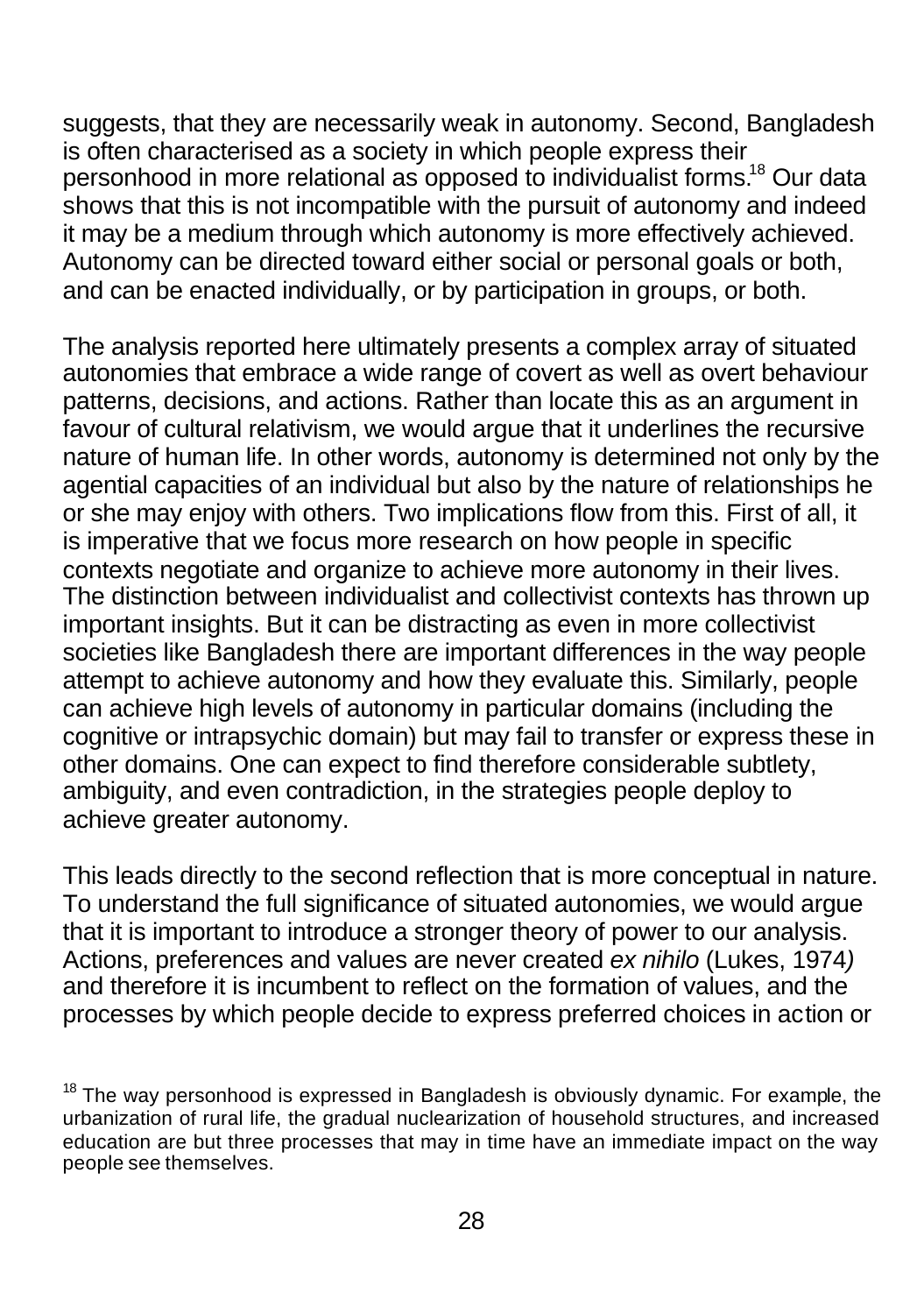inaction. This, we would contend, will take us towards a richer appreciation of the social and cultural construction of autonomy.

But none of this disputes the centrality of autonomy to a eudaimonic conception of well-being. Its widespread presence in normative theories of the good life, theories of common human needs and eudaimonic approaches in psychology has received empirical support in our initial qualitative research in Bangladesh. That it has resonance in such a materially impoverished yet relationally dense milieu adds support to its universality. It illustrates that there are aspects of well-being beyond hedonic satisfaction, and that our understanding of eudaimonic well-being is enhanced by using an appropriate and situated notion of autonomy.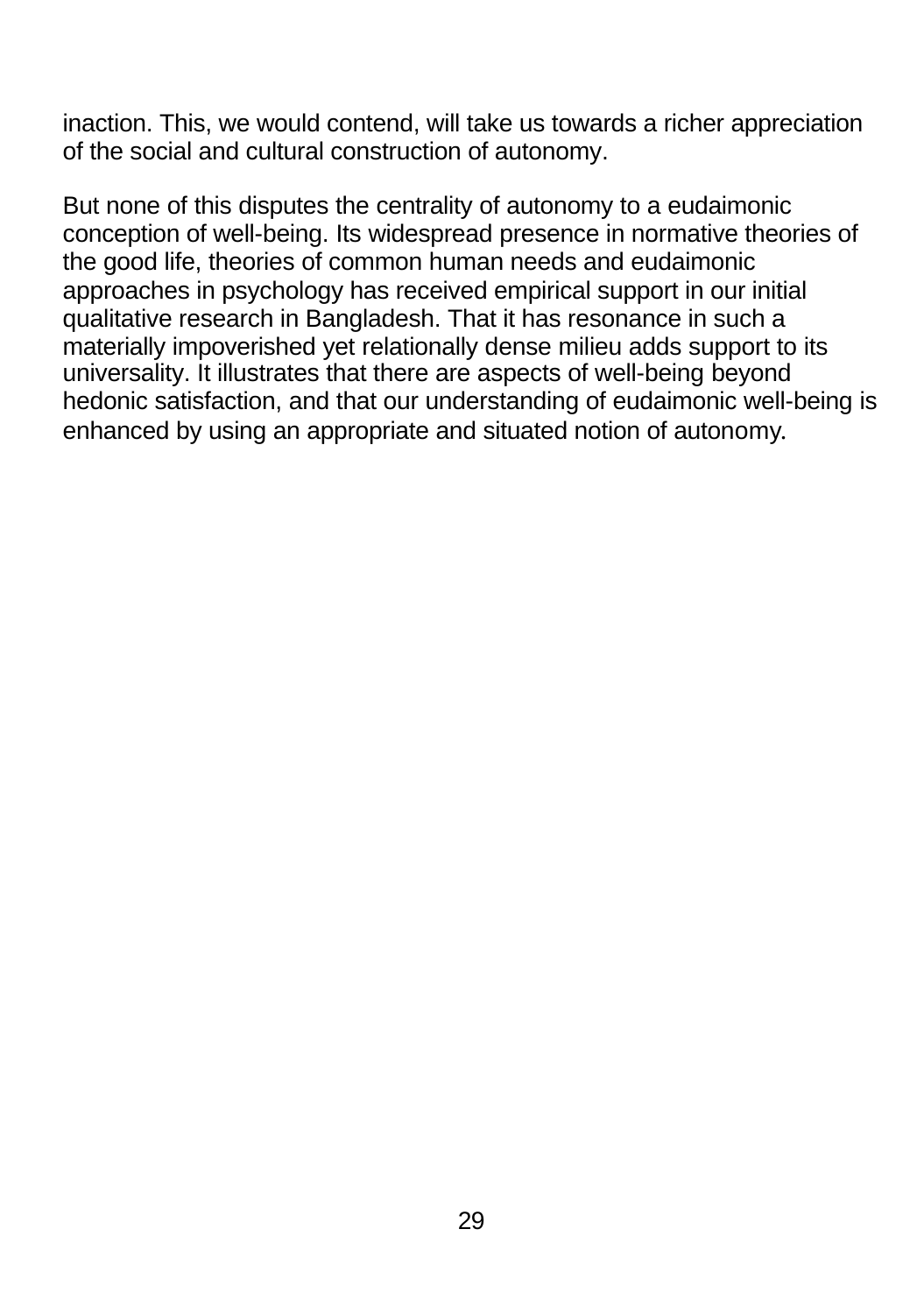### **REFERENCES**

Alkire, S. (2005), 'Subjective quantitative studies of agency', *Social Indicators Research* 74, 217-260.

Alkire, S. (2006), 'Measuring individual freedoms and capabilities', in Gough, I. and McGregor, J. A.*Wellbeing in Developing Countries: New Approaches and Research Stratagies.* Cambridge: Cambridge University Press.

Alkire, S. (2002), *Valuing Freedoms: Sen's Capability Approach and Poverty Reduction*, Oxford: Oxford University Press.

Alsop, R. & Heinsohn, N. (2005), *Measuring Empowerment in Practice: Structuring Analysis and Framing Indicators*. World Bank Policy Research Working Paper No. 3510

Appadurai, A. (1986), 'Is Homo Hierarchicus', *American Ethnologist* 13 (4), 745-761.

Appadurai, A. (2002), 'The capacity to aspire: culture and the terms of recognition', Paper for World Bank Conference on Culture and Public Action.

Archer, M. (1988), *Culture and Agency*, CUP.

Barrington Moore, J. (1978), *Injustice*, Macmillan.

Bourdieu, P. (1977), *Outline of a Theory of Practice*, Cambridge: Cambridge University Press.

Brock, K. (1999), *It's not only wealth that matters - it's piece of mind too. A Review of Participatory Work on Poverty and Illbeing: a study to inform the World Development Report 2000/01 on Poverty and Development*, Washington: World Bank.

Camfield, L. and McGregor, J. A. (2005), 'Resilience and wellbeing in developing countries', in Ungar, *Methodological and contextual challenges researching childhood resilience...* California: Research Council of Canada; Sage.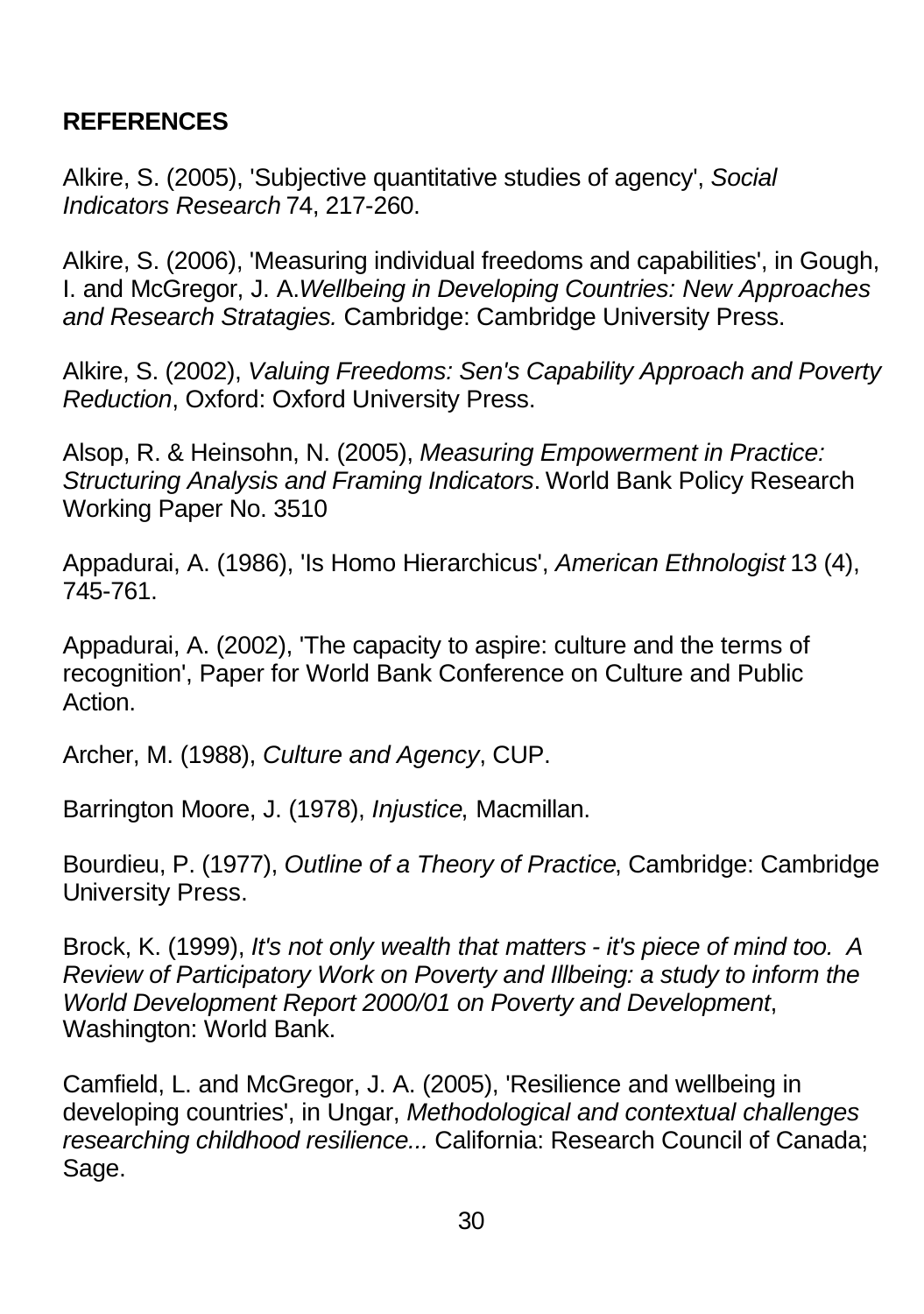Camfield, L., Choudhury, K. and Devine, J. (2006), ''Poor but Happy - an exploration of the cultural construction of happiness in Bangladesh'', *Journal for Happiness of Studies*, in press.

Chirkov, V., Ryan, R. M., Kim, Y. and Kaplan, U. (2003), 'Differentiating Autonomy from Individualism and Independence: A Self-Determination Theory Perspective on Internalization of Cultural Orientations and Well-Being', *Journal of Personality and Social Psychology* 84 (1), 97-110.

Chirkov, V., Ryan, R. M. and Willness, C. (2005), 'Cultural Context and Psychological Needs in Canada and Brazil. Testing a Self Determination Approach to the Internalization Cultural Practices, Identity and Well-Being,', *Journal of Cross Cultural Psychology* 36, 423-443.

Choudhury, K. (2006), *Culture and development: the capacity to aspire*. Well-being in Developing Countries Research Group-Bangladesh, Working Paper

Christopher, J. C. (1999), 'Situating psychological well-being: Exploring the cultural roots of its theory and research', Journal of Counselling and Development*.* 77, 141-52.

de Certeau, M. and translated by Rendell, S. (1984), *The practice of everyday life*, Berkeley, CA: University of California Press.

Deci, E. L. and Ryan, R. M. (1985), *Intrinsic motivation and selfdetermination in human behaviour*, New York: Plenum.

Del Franco, N. (2005), *Biye dewa (being given in marriage) and biye kora (getting married): Adolescent girls' experiences of marriage: the space for self-assertion*, SAAG Workshop, University of Sussex.

Devine, J. *Change and the everyday politics of community based organisations*, Membership Based Organizations of the Poor Workshop, Cornell-SEWA-WIEGO, January 1004, Ahmedabad, India.

Devine, J. (1999), *One Foot in Each Boat. The Macro Politics and Micro Sociology of NGO's in Bangladesh*, University of Bath.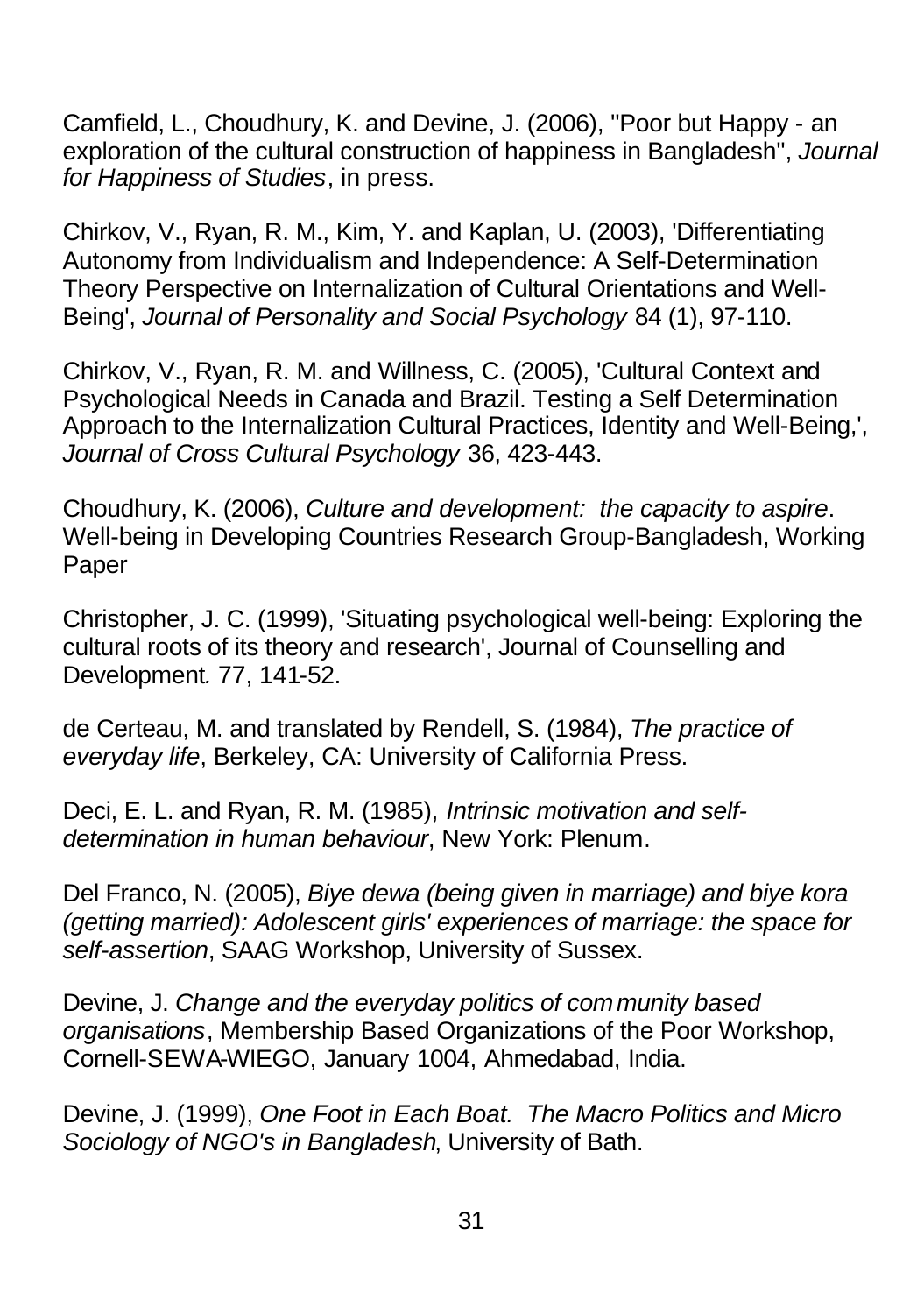Devine, J. (2002), 'Ethnography Of A Policy Process: A Case Study if Land Redistribution In Bangladesh', *Public Administration and Development* 22, 403-422.

Diener, E. and Suh, E. (2000), *Culture and Subjective Well-Being*, Cambridge, MA: MIT Press.

Diener, E. and Biswas-Diener, R. (2004), 'Psychological Empowerment and subjective wellbeing', in Narayan, *Measuring Empowerment,* OUP.

Doyal, L. and Harris, R. (1986), *Empiricism, Explanation and Rationality*, London: Routledge.

Doyal, L. and Gough, I. (1991), *A Theory of Human Need*, Basingstoke: MacMillan.

Dumont, L. (1970), *Homo Hierarchicus*, Chicago: Chicago University Press.

Dworking, G. (1988), *The Theory and Practice of Autonomy*, CUP.

Ewing, K. P. (1990), 'The Illusion of Wholeness: Culture, Self and the Experience of Inconsistency', *Ethos* 18, 215-278.

Ewing, K. P. (1991), 'Can Psychoanalytic Theories Explain the Pakistani Women? Intrapsychic Autonomy and Interpersonal Engagement in the Extended Family', *Ethos* 19 (2), 131-160.

Finnis, J. (1980), *Natural Law and Natural Rights*, Oxford: Clarendon Press.

Freire, P. (1970), *Pedagogy of the Oppressed*, New York: Seabury Press.

Geertz, C. (1984), 'From the Native's Point of View: on the Nature of Anthropological Understanding', in Schweder, R. and LeVine, R. *Culture Theory: Essays on Mind, Self and Emotion,* Cambridge: Cambridge University Press, pp. 123-136.

Giddens, A. (1984), *The Constitution of Society*, Cambridge: Policy Press.

Griffin, J. (1996), *Value Judgement*, Oxford: Oxford University Press.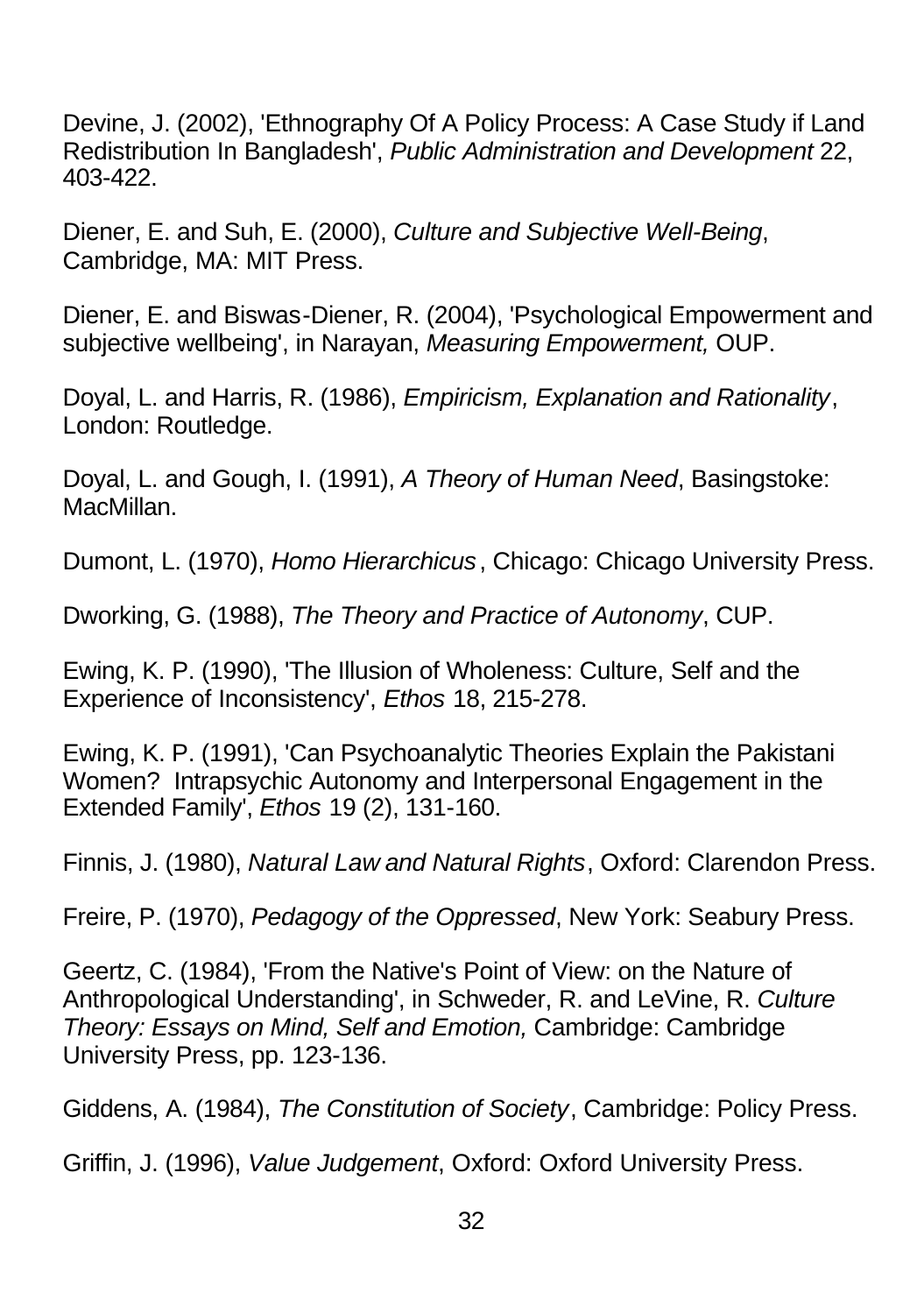Honderich, T. (2005), *The Oxford Companion to Philosophy, New Edition*, OUP.

Kant, I. (1948), 'Groundwork of the Metaphysic of Morals', in Paton, H. J. *The Moral Law,* London.

Khare, R. (1984), *The Untouchable as Himself*, Cambridge: Cambridge University Press.

Lindley, R. (1986), *Autonomy*, Macmillan.

Lukes, S. (1974), *Power. A Radical View*, London: MacMillan Press.

Madhok, S. (2005), 'Autonomy, Political Literacy and the 'Social Woman': Towards a Politics of Inclusion', in Bates, C. and Basu, S., *Rethinking Indian Political Institutions* London: Anthem Press, pp. 151-169.

Maloney, C. (1988), *Behaviour and Poverty in Bangladesh*, Dhaka: University Press Limited.

Markus, H. R. and Kitayama, S. (1991), 'Culture and the self: Implications for cognition, emotion, and motivation', *Psychological Review* 98, 224-253.

Marriot, M. (1976), 'Interpreting Indian Society: A Monistic Alternative to Dumont's Dualism', *Journal of Asian Studies* 36, 189-195.

Matsumoto, D. (1999), 'Culture and Self: An Empirical Assessment of Markus and Kitayama's Theory of Independent and Interdependent Self Construals', *Asian Journal of Social Psychology* 3, 289-310.

McGregor, J. A. (1994), 'Village Credit and the Reproduction of Poverty in Contemporary Rural Bangladesh', in Acheson, J. *Anthropology and Institutional Economics* London: University Press of America, pp. 261-282.

Moore, M., Choudhury, M. and Singh, N. (1998), *How can we know what they want? Understanding local perceptions of poverty and ill-being in Asia*, IDS Working Paper, 80. Institute of Development Studies, University of Sussex, Brighton.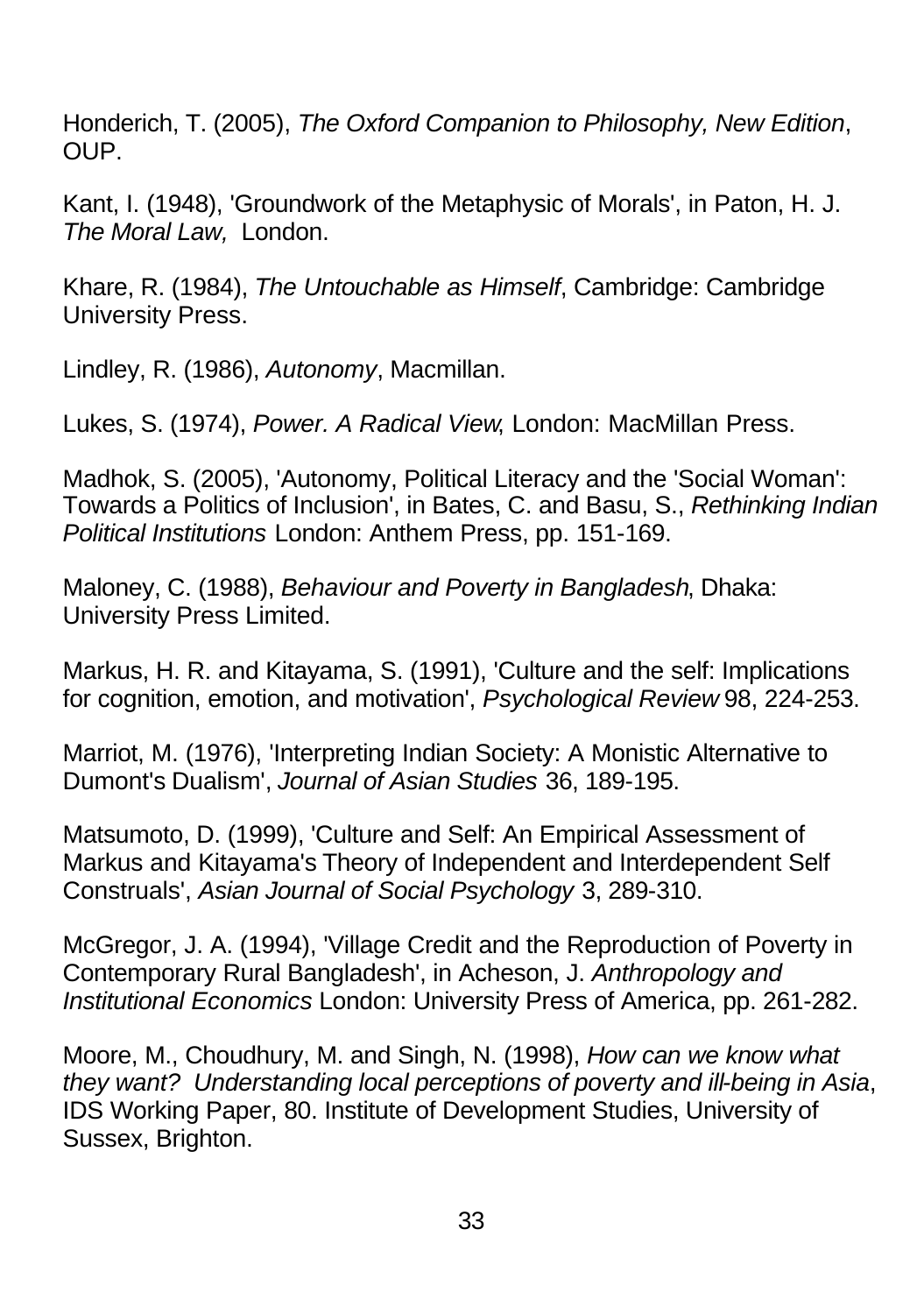Murray, D. W. (1993), 'What is the Western Concept of the Self? On Forgetting David Hulme', *Ethos* 21 (1), 3-23.

Nargish, N. (2004), *Purchasing Symbolic Capital: Middle Classes and education in Bangladesh*, University of Bath.

Nilsson, J., Grafstrom, M., Zaman, S. and Kabir, Z. N. (2005), 'Role and Function: Aspects of Quality of Life of Older People in Rural Bangladesh', *Journal of Aging Studies* 19, 363-374.

Nussbaum, M. C. (2000), *Women and Human Development: the capabilities approach*, Cambridge: Cambridge University Press.

Oyserman, D., Coon, H. M. and Kemmelmeier, M. (2002), 'Rethinking Individualism and Collectivism: Evaluation of Theoretical Assumptions and Meta-Analysis', *Psychological Bulletin* 128 (1), 3-72.

Rahman, L. & Rao, V. (2002), *The Relative Impact of Culture, Economics and Public Action on Women's Agency: A Comparative Analysis of North and South India*.

Raz, J. (1986), *The Morality of Freedom*, OUP.

Robeyns, I. (2003), 'Sen's Capability Approach and Gender Inequality: Selecting Relevant Capabilities', *Feminist Economics* 9 (2-3), 61-92.

Rozin, P. (2006), 'Preadaptation and the puzzles and properties of pleasure', in Kahneman, D., Diener, E. and Schwarz, N. *Well-being: The foundations of hedonic psychology,* New York: Russell Sage Foundation, pp. 109-133.

Ryan, R. M. and Deci, E. L. (2000), 'Self-Determination Theory and the Facilitation of Intrinsic Motivation, Social Development, and Well-Being', *American Psychologist* 55 (1), 68-78.

Ryan, R. M. and Deci, E. L. (2001), 'On Happiness And Human Potentials: A Review of Research on Hedonic and Eudaimonic Well-Being', *Annual Review of Psychology* 52, 141-166.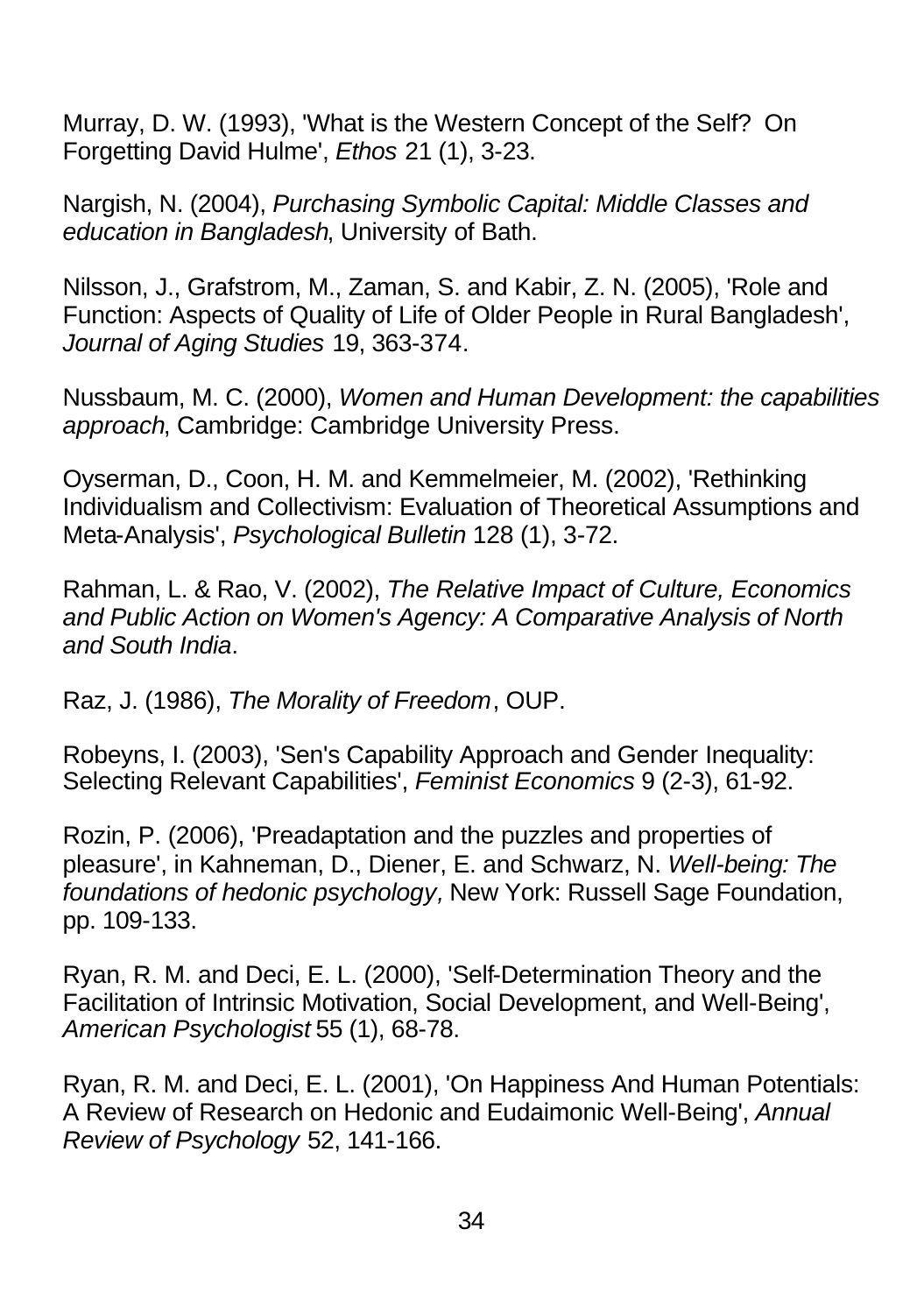Ryff, C. D. (1989), 'Happiness is everything, or is it? Explorations on the meaning of psychological wellbeing' *Journal of Personal and Social Psychology.* 57 (6), 1069-1081.

Schweder, R. and Bourne, E. (1984), 'Does the concept of the person vary cross culturally?', in Schweder, R. and Levine, R. *Culture Theory*, Cambridge: Cambridge University Press.

Sen, A. (2002), *Rationality and Freedom*, Cambridge MA: Belknap Press.

Uchida, Y., Norasakkunit, V. and Shinobu, K. (2004), 'Cultural Constructions of Happiness: Theory and Empirical Evidence', *Journal of Happiness Studies* 5, 223-239.

White, S. (2000), 'Depoliticising Development: The Uses and Abuses of Participation', in Pearce, J. *Development, NGOs and Civil Society* Oxford: Oxfam Publication, pp. 142-156.

White, S. C. (1992), *Arguing with the Crocodile: Gender and class in Bangladesh*, London: Zed.

Wilce, J. (1998), *Eloquence in Trouble. The Poetics and Politics of Complaint in Bangladesh*, Oxford: Oxford University Press.

Wolff, R. (1970), *In Defense of Anarchism*, New York: Harper and Row.

Wood, G. (2003), 'Staying Secure, Staying Poor: The Faustian Bargain', *World Development* 31 (3), 455-473.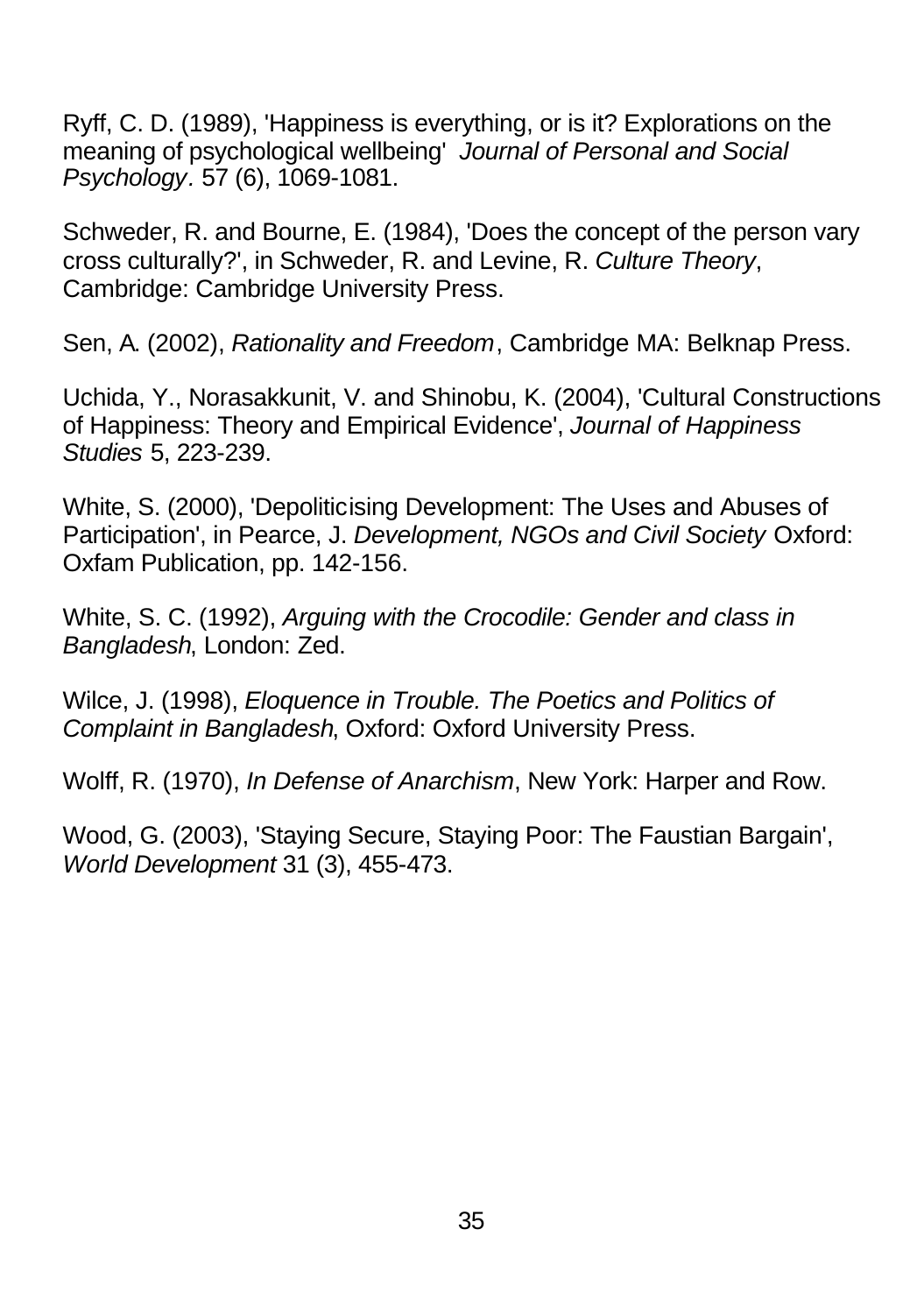#### **List of WeD Working Papers**

*WeD 01 'Lists and Thresholds: Comparing the Doyal-Gough Theory of Human Need with Nussbaum's Capabilities Approach' by Ian Gough (March 2003)* http://www.welldev.org.uk/research/workingpaperpdf/wed01.pdf

WeD 02 'Research on Well-Being: Some Advice from Jeremy Bentham' by David Collard (May 2003) http://www.welldev.org.uk/research/workingpaperpdf/wed02.pdf

WeD 03 'Theorising the Links between Social and Economic Development: the *Sigma*  Economy Model of Adolfo Figueroa' by James Copestake (September 2003) http://www.welldev.org.uk/research/workingpaperpdf/wed03.pdf

*WeD 04 'Discursive Repertoires and the Negotiation of Well-being: Reflections on the WeD Frameworks' by Hartley Dean (September 2003)* http://www.welldev.org.uk/research/workingpaperpdf/wed04.pdf

WeD 05 'Poverty Studies in Peru: Towards a more Inclusive Study of Exclusion' by Teofilo Altamirano, James Copestake, Adolfo Figueroa and Katie Wright (December 2003) http://www.welldev.org.uk/research/workingpaperpdf/wed05.pdf

WeD 06 'Exploring the Structured Dynamics of Chronic Poverty: A Sociological Approach' by Philippa Bevan (May 2004) http://www.welldev.org.uk/research/workingpaperpdf/wed06.pdf

WeD 07 'Administrative Allocation, Lease Markets and Inequality in Land in Rural Ethiopia: 1995-97' by Bereket Kebede (July 2004) http://www.welldev.org.uk/research/workingpaperpdf/wed07.pdf

WeD 08 'Participatory Approaches and the Measurement of Well-being' by Sarah White and Jethro Pettit (August 2004) http://www.welldev.org.uk/research/workingpaperpdf/wed08.pdf

WeD 09 **'**Subjective and Objective Well-Being In Relation To Economic Inputs: Puzzles and Responses' by Des Gasper (October 2004) http://www.welldev.org.uk/research/workingpaperpdf/wed09.pdf

WeD 10 'Happiness and the Sad Topics of Anthropology' by Neil Thin (May 2005) http://www.welldev.org.uk/research/workingpaperpdf/wed10.pdf

WeD 11 'Exploring the Quality of Life of People in North Eastern and Southern Thailand' by Darunee Jongudomkarn and Laura Camfield (August 2005) http://www.welldev.org.uk/research/workingpaperpdf/wed11.pdf

WeD 12 'Sen and the art of quality of life maintenance: towards a working definition of quality of life.' By Danny Ruta, Laura Camfield, Cam Donaldson (January 2006) http://www.welldev.org.uk/research/workingpaperpdf/wed12.pdf